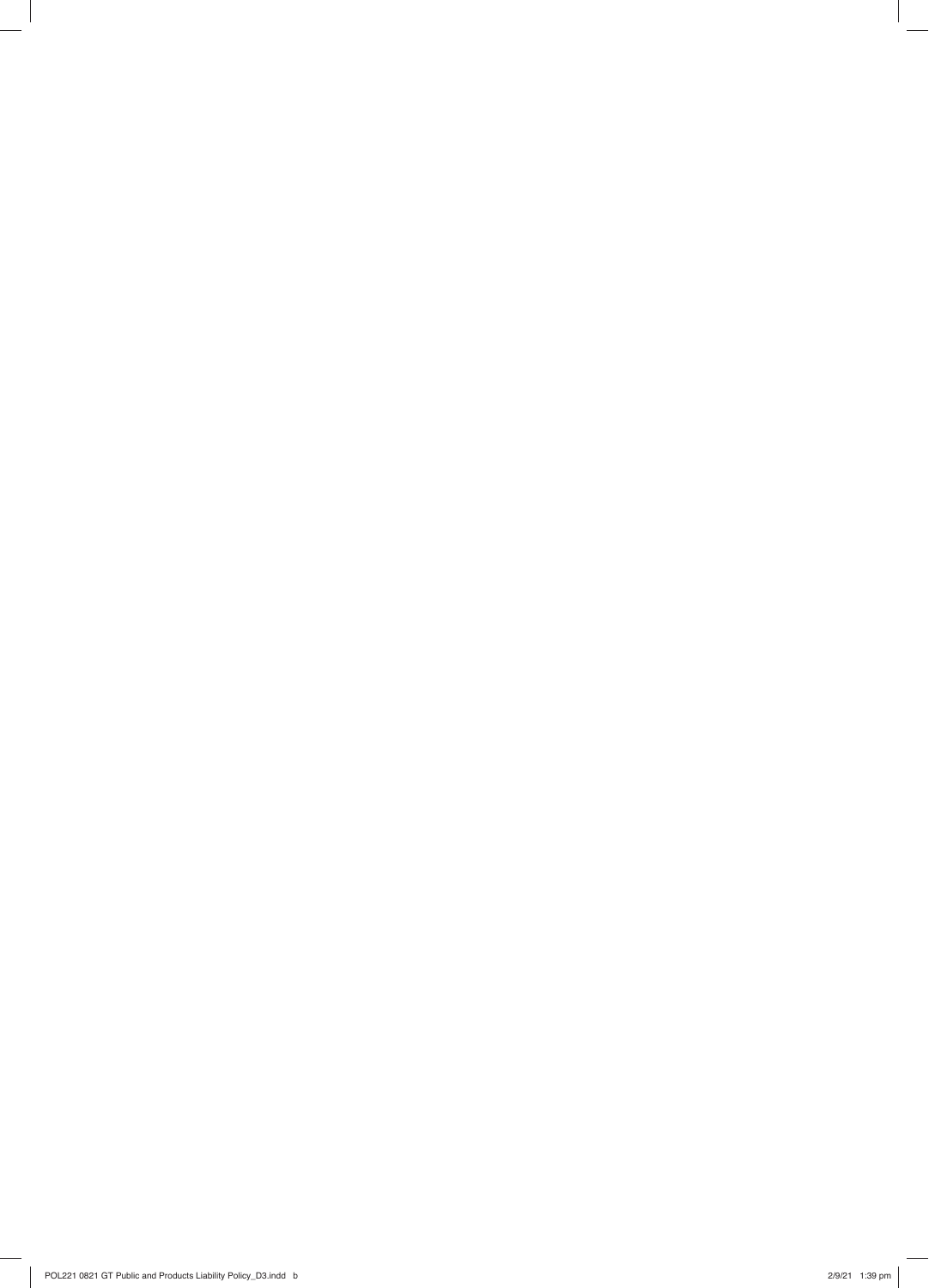# Table of contents

|                               | Page |
|-------------------------------|------|
| Introduction                  | 2    |
| Other information             | 2    |
| Definitions                   | 7    |
| The cover                     | 10   |
| Limit of Indemnity and Excess | 10   |
| Supplementary payments        | 10   |
| Optional benefit              | 11   |
| General exclusions            | 11   |
| General conditions            | 16   |
| Claims procedures             | 18   |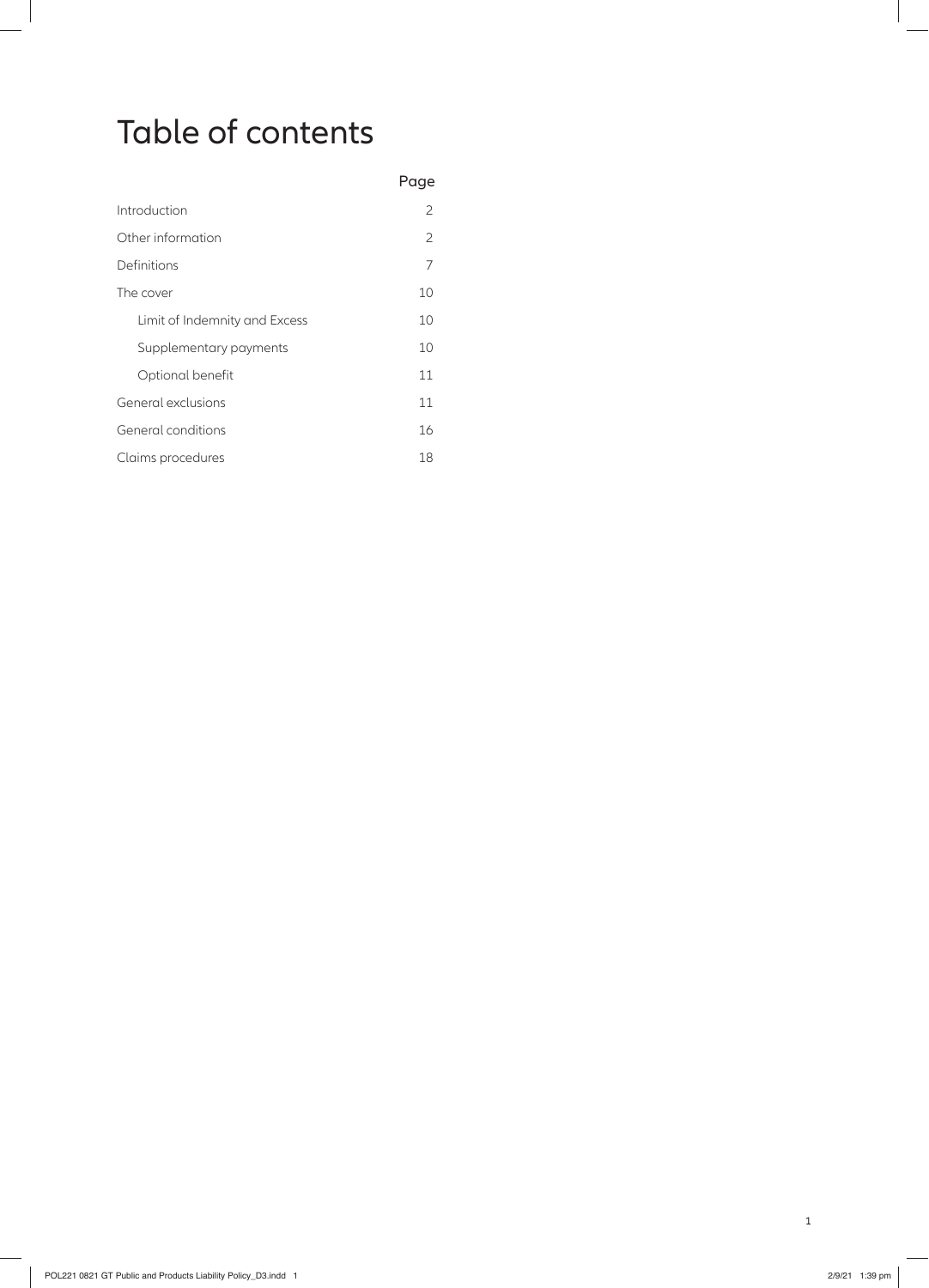# Introduction

Welcome and thank You for choosing the GT Insurance Public and Products Liability Insurance Policy.

## The Insurer

Allianz Australia Insurance Limited AFS Licence No. 234 708 ABN 15 000 122 850 of GPO Box 9870, Melbourne VIC 3000.

## The Underwriting Agency

Global Transport & Automotive Insurance Solutions Pty Ltd (GT Insurance) AFS Licence No. 240714 ABN 93 069 048 255 of Level 3, Suite 3.01, 213 Miller Street, North Sydney, NSW 2060 is an underwriting agency which specialises in arranging insurance in respect of Motor Vehicles and Mobile Plant and related insurances. GT Insurance acts as the agent of Allianz to market, solicit, offer, arrange and administer the insurance.

GT Insurance has a binding authority to issue, vary and cancel contracts of insurance and to deal with or settle claims on behalf of Allianz. If You need information about this insurance in the first instance contact GT Insurance.

# Other information

## If this insurance has been issued through an insurance intermediary

If Your Policy has been issued through Our agent, or a broker who is acting under a binder arrangement with Us, then they are acting as Our agent and not as Your agent.

If Your Policy has been issued by a broker, other than a broker acting under a binder agreement with Us, then the broker is acting as Your agent.

Where the Policy has been arranged through an intermediary a commission is payable by Us to them for arranging the insurance. You can ask them or Us for more information.

## Phone for assistance

If You need to clarify any of the information contained in the Policy document or You have any other queries regarding Your insurance Policy, please use the contact details below.

For all enquiries, please contact:

GT Insurance Level 3, Suite 3.01, 213 Miller Street, North Sydney, NSW 2060 P.O. Box 1937, North Sydney, NSW 2059 Website: www.gtins.com.au Phone: (02) 9966 8820 Fax: (02) 9966 8840

## Your obligation to comply with the Policy terms and conditions

You are required to comply with the terms and conditions of the Policy. Please remember that if You do not comply with any term or condition, We may (to the extent permitted by law) decline or reduce any claim payment to the extent We are prejudiced by Your non-compliance and/or cancel Your Policy.

If more than one person is insured under the Policy, a failure or wrongful action by one of those persons may adversely affect the rights of any other person insured under the Policy.

## How to make a claim

Details about how to make a claim are provided in this document under the Claims procedures section.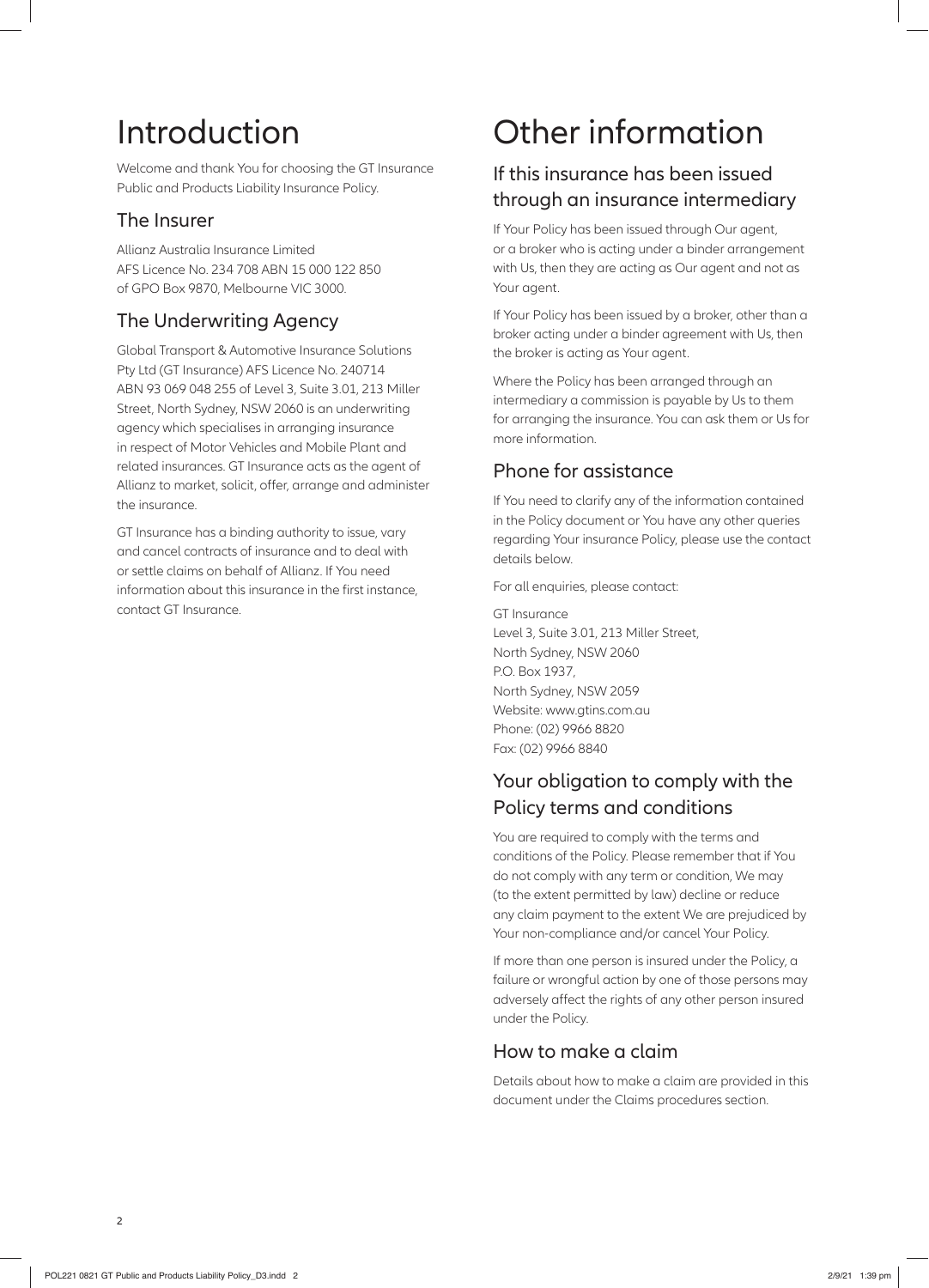### Premium

We calculate Your premium after taking a variety of factors into account:

- some factors are pre set e.g. costs of distribution and profit component. Other factors can affect the amount of Your premium. The higher Your risk profile is, the higher Your premium. Using Our experience We decide what factors increase Your risk profile and their impact on Your premium e.g. if You select higher limits, choose low Excess(es) or have a high claims experience, Your premium usually increases. If You select lower limits, choose higher Excess(es) or Your claims experience is low, Your premium usually reduces;
- Your premium also includes amounts that take into account Our obligation (actual or in some cases estimated) to pay any relevant compulsory Government charges, taxes or levies (e.g. Stamp Duty, GST and Emergency Services Levy) in relation to Your Policy. In some cases We are required to pay an estimated amount based on criteria set by the Government. In such cases, We allocate to the Policy Our estimate of the amount We will be required to pay. We may either over-recover or under-recover in any particular year and no adjustment is made to Your premium by reference to this.

We may take into account the under or overrecovery for Our calculation of the allocation to policies in future years. You can ask Us for more details if You wish.

Minimum premiums may apply. In some cases, discounts may apply if You meet certain criteria We set. Any discounts/entitlements only apply to the extent any minimum premium is not reached. If You are eligible for more than one, We also apply each of them in a predetermined order to the premium (excluding taxes and Government charges) as reduced by any prior applied discounts/entitlements. Any discounts will be applied to the base premium calculated prior to any taxes or Government charges being added.

Discounts are available at the time of printing and are subject to change.

GT Insurance may also charge You a Policy fee which will be shown in Your Schedule. The Policy fee is charged whenever We arrange for the issue or renewal of, or for an endorsement to, Your Policy.

When You apply for this insurance, You will be advised of the total premium amount payable, when it needs to be paid and how it can be paid. This amount will be set out in the Schedule, which will be sent to You after the Policy commencement date. If You fail to pay the premium We may cancel Your Policy or We may be entitled to reduce or refuse to pay a claim, to the extent permitted by law and in accordance with the "Cancellation rights under the Policy" section.

#### Instalment Premiums

If You pay Your premium by instalments refer to the "General conditions" section for important details on Your and Our rights and obligations.

In some cases a service fee will apply where You select to pay Your premium by instalments. We tell You the total amount when You apply and when and how it can be paid.

This is confirmed in the Schedule We issue to You. The Schedule shows the amount You need to pay and the due date for the annual Premium or instalments.

If You pay Your premium by way of instalments and the premium instalment remains unpaid We will notify You if an instalment has not been paid and We will try to deduct the overdue amount along with Your next regular payment. If the next attempt to deduct the outstanding amount fails, We will cancel Your Policy for non-payment. We will send You a notice advising You of cancellation, and cancellation will be effective 14 days from the date on this notice.

### Cancellation rights under the Policy

#### How You may cancel the Policy

The Insured may cancel the Policy at any time by telling Us in writing that they want to cancel it. The Insured can do this by giving the notice to Your broker or Us.

Where there is more than one contracting Insured We will only cancel the Policy when a written agreement to cancel the Policy is received from all contracting Insureds named as the Insured or from a person authorised to act as agent of all such persons.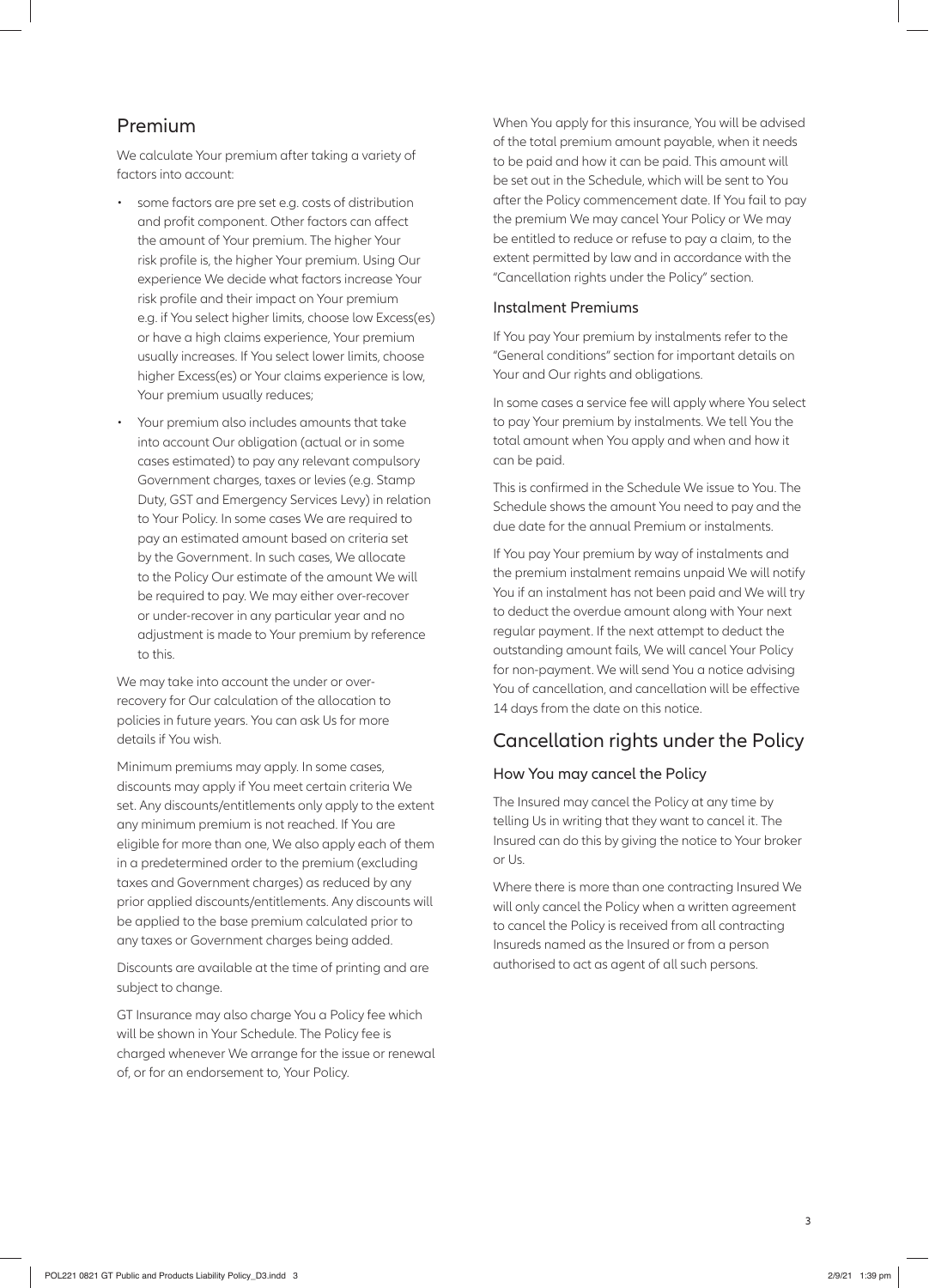#### How We may cancel the Policy

We have the right to cancel the Policy where permitted by and in accordance with law.

For example, We may cancel:

- if You failed to comply with Your Duty of Disclosure; or
- where You have made a misrepresentation to Us during negotiations prior to the issue of the Policy; or
- where You have failed to comply with a provision of the Policy, including the term relating to payment of premium; or
- where You have made a fraudulent claim under the Policy or under some other contract of insurance that provides cover during the same period of time that the Policy covers You,

and We may do so by giving You at least three business days' notice in writing of the date from which the Policy will be cancelled.

The notification may be delivered personally, emailed or posted to You at the address (including an email address) last notified to Us or delivered to Your intermediary.

If You or We cancel the Policy We will determine the amount of any premium that is refundable to You. In determining the premium refund amount, We may deduct:

- a pro rata proportion of the premium for time on risk; and
- any government taxes or duties We cannot recover.

If the Policy is cancelled from an effective date which is after the commencement date then no part of the Policy fee charged by GT Insurance will be refunded.

#### Premium funders

If the premium has been funded by a premium funding company which holds a legal right over the Policy by virtue of a notice of assignment and/or irrevocable power of attorney, and the premium funding company requests cancellation of the Policy, a refund will be made to the premium funding company of the proportionate part of the premium applicable to the unexpired Period of Insurance.

### Your Duty of Disclosure

Before You enter into a contract of insurance with Us, You have a Duty, under the Insurance Contracts Act 1984, to disclose to Us every matter that You know, or could reasonably be expected to know, is relevant to Our decision whether to accept the risk of the insurance and, if so, on what terms.

You have the same Duty to disclose those matters to Us before You renew, extend, vary or reinstate the contract.

This Duty of Disclosure applies until the contract is entered into (or renewed, extended, varied or reinstated as applicable).

Your Duty however does not require disclosure of any matter:

- that diminishes the risk to be undertaken by Us; or
- that is of common knowledge; or
- that We know or, in the ordinary course of Our business as an insurer, ought to know; or
- as to which compliance with Your Duty is waived by Us.

#### Non-disclosure

If You fail to comply with Your Duty of Disclosure, We may be entitled to reduce Our liability under the contract in respect of a claim to the extent Our interests are prejudiced by Your failure to comply with the duty of disclosure, cancel the contract or both.

If Your non-disclosure is fraudulent, We may also have the option of avoiding the contract from its beginning.

#### Privacy notice

We give priority to protecting the privacy of Your personal information. We do this by handling personal information in a responsible manner and in accordance with the Privacy Act 1988 (Cth). In this Privacy Notice, 'We', 'Our', 'Us' means Global Transport & Automotive Insurance Solutions Pty Ltd and Allianz Australia Insurance Limited.

#### How We collect Your personal information

We usually collect Your personal information from You or Your agents. We may also collect it from Our agents and service providers; other insurers and insurance reference bureaus; people who are involved in a claim or assist Us in investigating or processing claims, including third parties claiming under Your Policy, witnesses and medical practitioners; third parties who may be arranging insurance cover for a group that You are a part of; law enforcement, dispute resolution, statutory and regulatory bodies; marketing lists and industry databases; and publicly available sources.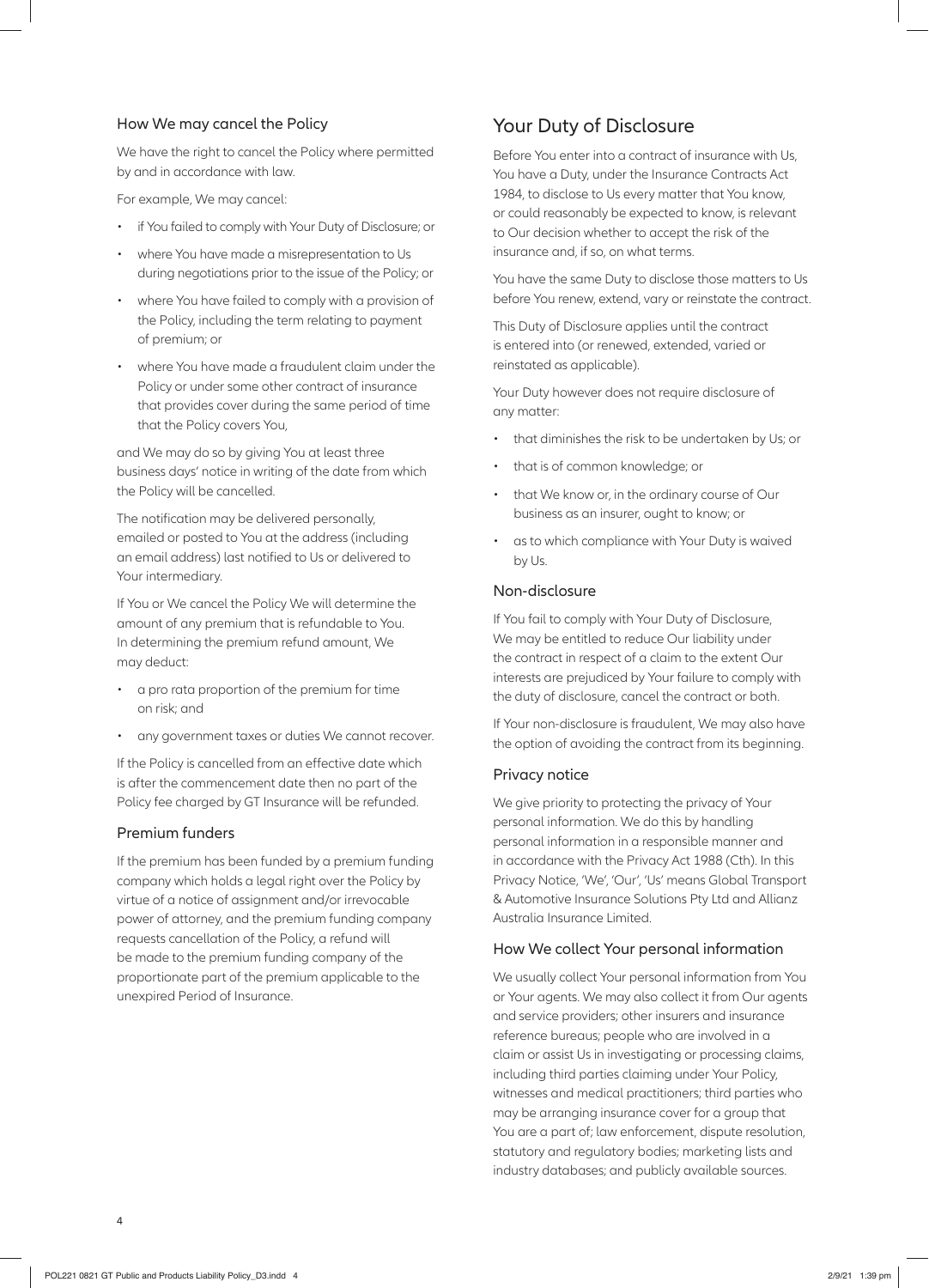#### Why We collect Your personal information

We collect Your personal information to enable Us to provide Our products and services, including to process and settle claims; make offers of products and services provided by Us, Our related companies, brokers, intermediaries, business partners and others that We have an association with that may interest You; and conduct market or customer research to determine those products or services that may suit You.

You can choose not to receive product or service offerings from Us (including product or service offerings from Us on behalf of Our brokers, intermediaries and/or Our business partners) or Our related companies by calling:

• GT Insurance on (02) 9966 8820, EST 8.45am-5pm, Monday to Friday or by writing to GT Insurance, PO Box 1937, North Sydney, NSW 2059.

If You do not provide Your personal information We require, We may not be able to provide You with Our services, including settlement of claims.

#### Who We disclose Your personal information to

We may disclose Your personal information to others with whom We have business arrangements for the purposes listed in the paragraph above or to enable them to offer their products and services to You. These parties may include insurers, intermediaries, reinsurers, insurance reference bureaus, related companies, Our advisers, persons involved in claims, external claims data collectors and verifiers, parties that We have an insurance scheme in place with under which You purchased Your Policy (such as a financier or motor vehicle manufacturer and/or dealer). Disclosure may also be made to Government, law enforcement, dispute resolution, statutory or regulatory bodies, industry databases or as required by law.

#### Disclosure overseas

Your personal information may be disclosed to other companies in the Allianz Group, business partners, reinsurers and service providers that may be located in Australia or overseas. The countries to which this information may be disclosed will vary from time to time, but may include Canada, Germany, New Zealand, United Kingdom, United States of America and other countries in which the Allianz Group has a presence or engages subcontractors. We regularly review the security of Our systems used for sending personal information overseas. Any information disclosed may only be used for the purposes of collection detailed above and system administration.

#### Access to Your personal information and complaints

You may ask for access to the personal information We hold about You and seek correction by calling:

• GT Insurance on (02) 9966 8820 EST 8.45am-5pm, Monday to Friday, or by writing to Us at GT Insurance, PO Box 1937, North Sydney, NSW 2059

Our Privacy Policy contains details about how You may make a complaint about a breach of the privacy principles contained in the Privacy Act 1988 (Cth) and how We deal with complaints. Our Privacy Policy is available at www.gtins.com.au and www.allianz.com.au.

#### Telephone Call Recording

We may record incoming and/or outgoing telephone calls for training or verification purposes. Where We have recorded a telephone call, We can provide You with a copy at Your request, where it is reasonable to do so.

#### Your Consent

By providing Us with personal information You and any other person You provide personal information for, consent to these uses and disclosures until You tell Us otherwise.

If You wish to withdraw Your consent, including for such things as receiving information on products and offers by Us or persons We have an association with, please contact Us.

### General Insurance Code of Practice

The General Insurance Code of Practice was developed by the Insurance Council of Australia to further raise standards of practice and service across the insurance industry.

The Code Governance Committee (CGC) is an independent body that monitors and enforces insurers' compliance with the Code.

You can obtain more information on the Code of Practice and how it assists You by contacting Us. Contact details are provided on the back cover of this PDS.

For more information on the Code Governance Committee (CGC) go to https://insurancecode.org.au/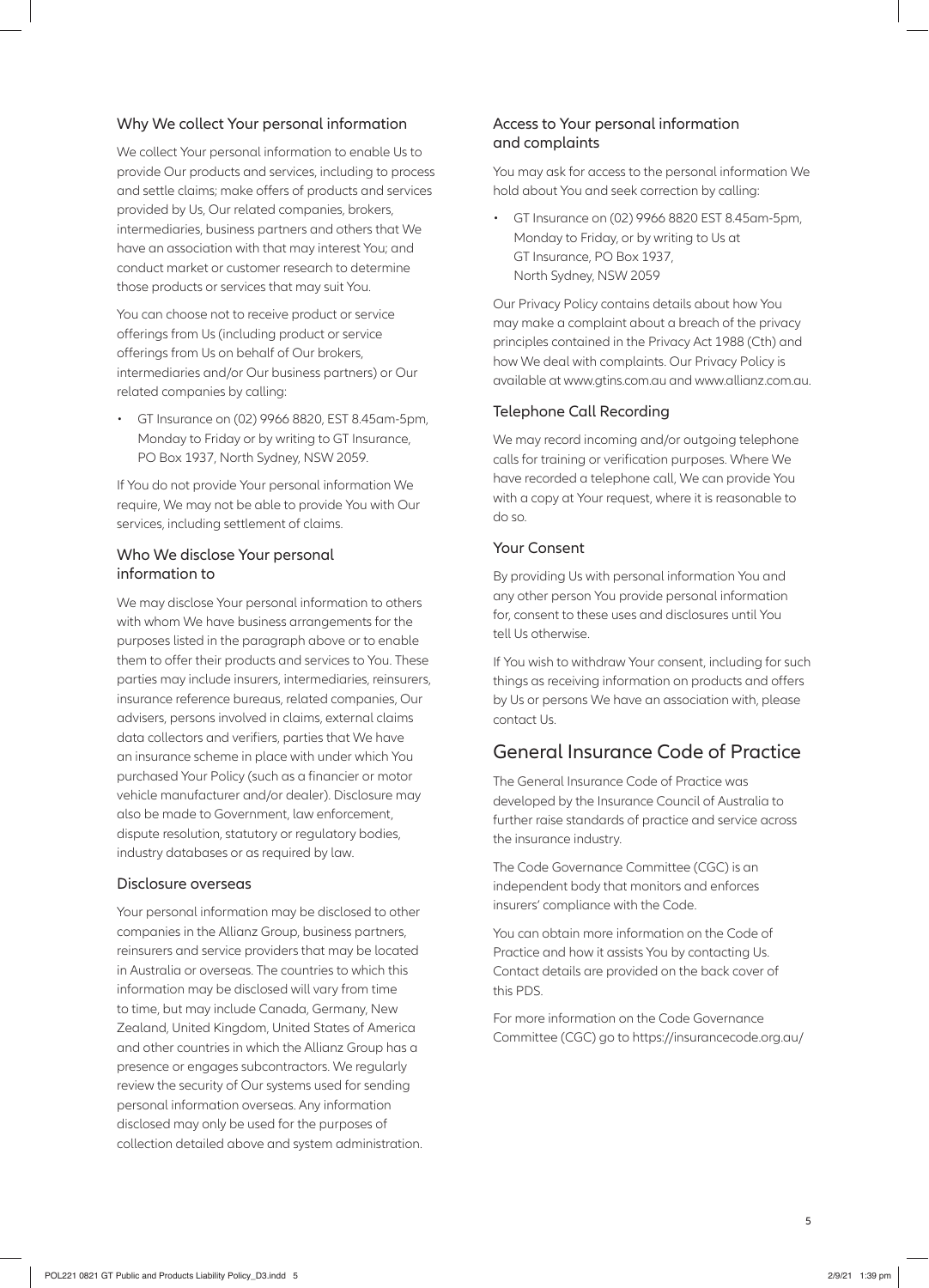## (a) Dispute resolution process

We will do everything possible to provide a quality service to you. However, we recognise that occasionally there may be some aspect of our service or a decision we have made that you wish to query or draw to our attention.

We have a Complaints and Dispute Resolution Procedure which undertakes to provide an answer to your complaint within fifteen (15) working days.

If you would like to make a complaint or access our internal dispute resolution service please contact our nearest office and ask to speak to a dispute resolution specialist.

## (b) Contact for assistance or confirmation of cover

If you need to confirm any policy transaction or clarify any of the information contained in this policy document or if you have any other queries, please contact any of our offices or refer to our website at www.allianz.com.au.

## (c) If this insurance has been issued through an insurance intermediary

If your policy has been arranged through our agent, or a broker who is acting under an agency arrangement such as a binder with us, then they are acting as our agent and not as your agent. They will tell you when this is the case.

If your policy has been arranged by a broker, other than a broker acting under such an agency arrangement with us, then the broker is acting as your agent.

Where this policy has been arranged through an intermediary a commission may be payable by us to them for arranging the insurance.

### Renewal procedure

Before Your Policy expires, We will advise You whether We intend to offer renewal of Your Policy and if so on what terms.

This document also applies for any offer of renewal We may make, unless We tell You otherwise.

If We offer renewal, We will send You a notice advising the renewal terms and the amount payable to renew the Policy.

It is important that You check the terms of any renewal offer before renewing to satisfy Yourself that the details are correct. In particular, check the Limit of Indemnity amounts and Excess(es) applicable and to ensure the levels of cover are appropriate for You. You also need to take into account any underinsurance provisions of the Policy.

## Financial Claims Scheme

In the unlikely event that Allianz Australia Insurance Limited were to become insolvent and could not meet its obligations under the Policy, a person entitled to claim under the Policy may be entitled to payment under the Financial Claims Scheme. Access to the Scheme is subject to eligibility criteria. More information can be obtained from http://www.fcs.gov.au.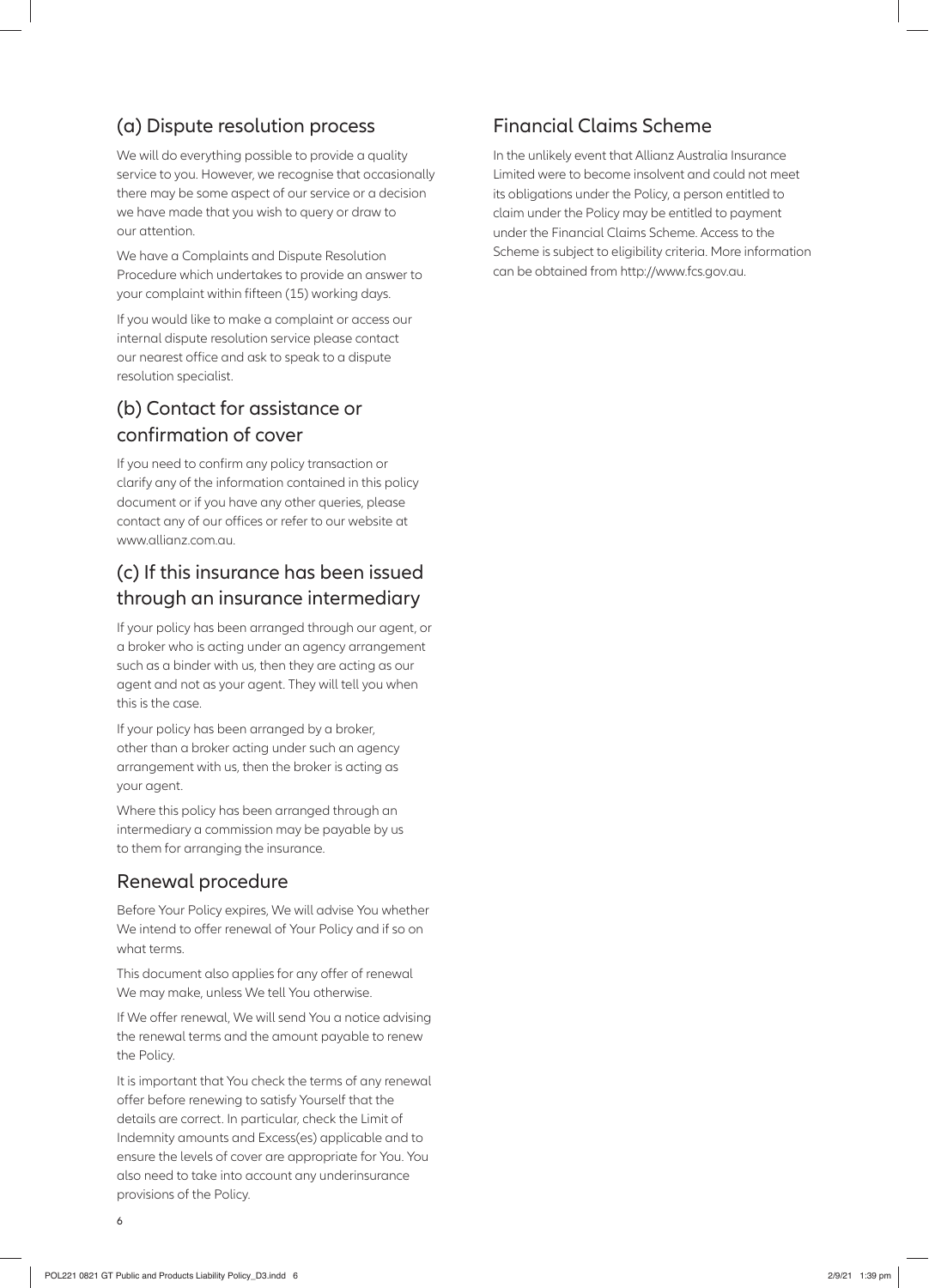## Definitions

Advertising Injury means any unintentional:

- a) defamation;
- b) infringement of copyright, title or slogan;
- c) piracy;
- d) unfair competition;
- e) idea misappropriation;
- f) invasion of rights of privacy; or
- g) breach of misleading or deceptive conduct provisions of any consumer protection legislation or similar legislation of any country, state or territory,

committed or alleged to have been committed during the Period of Insurance in any communication given to the public in any form of print media, publication, telecommunication, radio, television, internet or other forms of electronic communication and arising out of Your advertising activities in connection with Your Business or Your Products.

Aircraft means any vessel, craft or device made or intended to fly or move in or through the atmosphere or space other than model aircraft or unmanned inflatable balloons used for advertising or promotional purposes.

Business means the activities and operations stated in the Schedule including:

- a) the ownership and occupation of premises, including repair and maintenance of property owned or for which You are responsible;
- b) any prior business activities which have ceased or have been disposed of but for which You have retained legal liability;
- c) participation in exhibitions;
- d) the provision or management of canteen, social, sports, welfare or child care services or activities for Your employees and internal first aid, fire, security and ambulance services;
- e) construction of or alteration, not exceeding a cost of \$500,000, to buildings owned by You;
- f) private work undertaken by Your employees for any of Your directors or executives provided they are appropriately qualified to undertake such work; and
- g) hire or loan of plant, equipment or goods.

#### Communicable Disease means any:

- a) disease infectious in humans forming part of the Listed Human Diseases under, or is the subject of a Human Biosecurity Emergency under, the *Biosecurity Act 2015 (Cth)* and any of its subsequent amendments or any similar such listing or declarations of diseases under any subsequent statute that repeals and replaces the *Biosecurity Act 2015 (Cth)* in whole or part, whether or not such declaration has taken place before or after inception of this policy;
- b) disease infectious in humans forming part of the Quarantinable Infectious Diseases as defined under the *Health Act 1956 (NZ)* and any of its subsequent amendments or any similar such listing of diseases under any subsequent statute that repeals and replaces the *Health Act 1956 (NZ)* in whole or part, whether or not such declaration has taken place before or after inception of this policy; or
- c) pandemic or epidemic, as declared as such by the World Health Organisation.

Compensation means monies paid or payable by judament or settlement together with any liability on Your behalf to pay legal costs and expenses (other than those amounts referred to in Supplementary payments) for:

- a) Personal Injury; or
- b) Property Damage; or
- c) Advertising Injury;
- in respect of which this insurance applies.

Contractor means any contracted or sub-contracted drivers or hired drivers and labourers of Yours or any employee of any contractor, sub-contractor or hired labourer whilst engaged by You to perform work on Your behalf.

Dangerous Goods means substances which are defined as dangerous goods in the Australian Code for the Transport of Dangerous Goods by Road or Rail.

Electronic Data means data of any kind (including but not limited to facts, concepts or other information) converted to a form usable for communications, display, distribution, interpretation or processing by electronic and electromechanical data processing or electronically controlled equipment and includes programmes, software and other coded instruction for such equipment.

7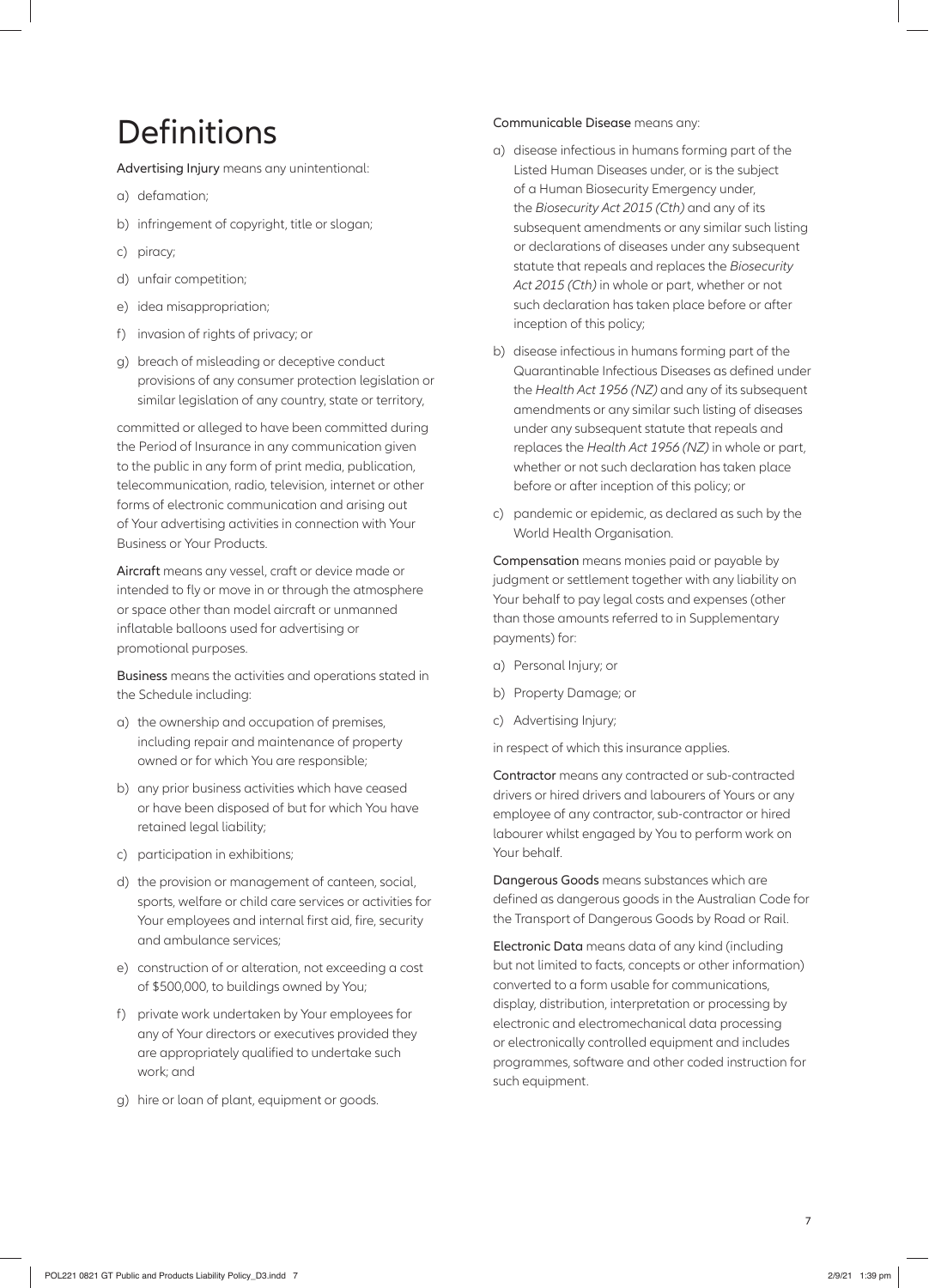Employment Practices means any act which is considered wrongful or unfair dismissal, denial of natural justice, defamatory or misleading representation or advertising and harassment or discrimination but only as it applies with respect to employment or prospective employment by You of a person as an employee or prospective employee whether full, part time or casual including any engaged for volunteer and work experience.

Excess(es) means either the amount(s) of money specified in the Schedule or otherwise stated in Your Policy that You must pay as a contribution to each Occurrence.

Hovercraft means any vessel, craft or device made or intended to float on or in or travel on or through the atmosphere or water on a cushion of air provided by a downward blast.

#### Incidental Contracts means:

- a) any written rental agreement or lease of real property which does not impose on You:
	- (i) an obligation to insure such property; or
	- (ii) any liability regardless of fault;
- b) any written contract with any public authority for the supply of water, gas, electricity, waste or sewerage removal services but only to the extent of indemnifying any such authority for liability arising out of Your Business and excepting contracts for the performance of work or provision of services by You.
- c) any written contract with any railway authority or other independent carrier for the loading, unloading and/or transport of any Product including contracts relating to the operation of railway sidings.

Loss of Consortium means loss of companionship, comfort, spouse society or sexual relations claimed by the husband or wife or de facto partner of any person who sustains Personal Injury but not including claims for emotional distress suffered by, or loss of domestic or household support services provided to, any relative of the person who sustains the Personal Injury.

Medical Persons means legally qualified, enrolled and registered medical practitioners, legally qualified registered nurses, dentists and first aid attendants.

Non-manual Sales Representatives means Your agents, servants or employees who are involved solely in the marketing of Your Products, but does not mean any such person who undertakes the manufacture, maintenance or repair of Your Products, whether or not such activities are incidental to marketing of Your **Products** 

Occurrence means an event, or a series of events consequent upon or attributable to one source or originating cause, including continuous or repeated exposure to substantially the same general conditions which results in Personal Injury, Property Damage or Advertising Injury neither expected nor intended from Your standpoint.

With respect to Personal Injury or Property Damage all events of a series that are consequent on or attributable to one source or original cause are deemed one Occurrence under this Policy.

All Advertising Injury arising out of the same injurious material or act (regardless of the frequency or repetition thereof, the number and kind of media used or the number of claimants) shall be deemed to be one Occurrence under this Policy.

Optional Benefit means the endorsement(s) or clauses described under the Optional Benefits section of this Policy. Optional Benefits are not applicable unless they are shown as being applicable in Your Schedule.

Period of Insurance means the period commencing on the effective date and ending at 4pm on the expiry date as shown in Your Schedule and any extension thereof agreed in writing by the Us, unless the Policy otherwise ends earlier in accordance with its terms or the law.

Personal Injury means:

- a) death, bodily injury, sickness, disease, disability, Loss of Consortium, shock, fright, mental anguish and mental injury;
- b) false arrest, wrongful detention or imprisonment, malicious prosecution and humiliation;
- c) wrongful entry or wrongful eviction or other invasion to the right to private occupancy;
- d) assault or battery;
- e) the publication or utterance of a statement that is libelous or slanderous or of other defamatory or derogatory material or publication or utterance in violation of any individual's right of privacy.

Policy means this document, the Schedule, and any endorsement, restriction, specification, attachment or memoranda affixed to it and any other document that We agree in writing will form part of the Policy.

Pollutants means any solid, liquid, gaseous or thermal irritant or contaminant, including but not limited to smoke, vapour, soot, fumes, acids, alkalis, chemicals or waste.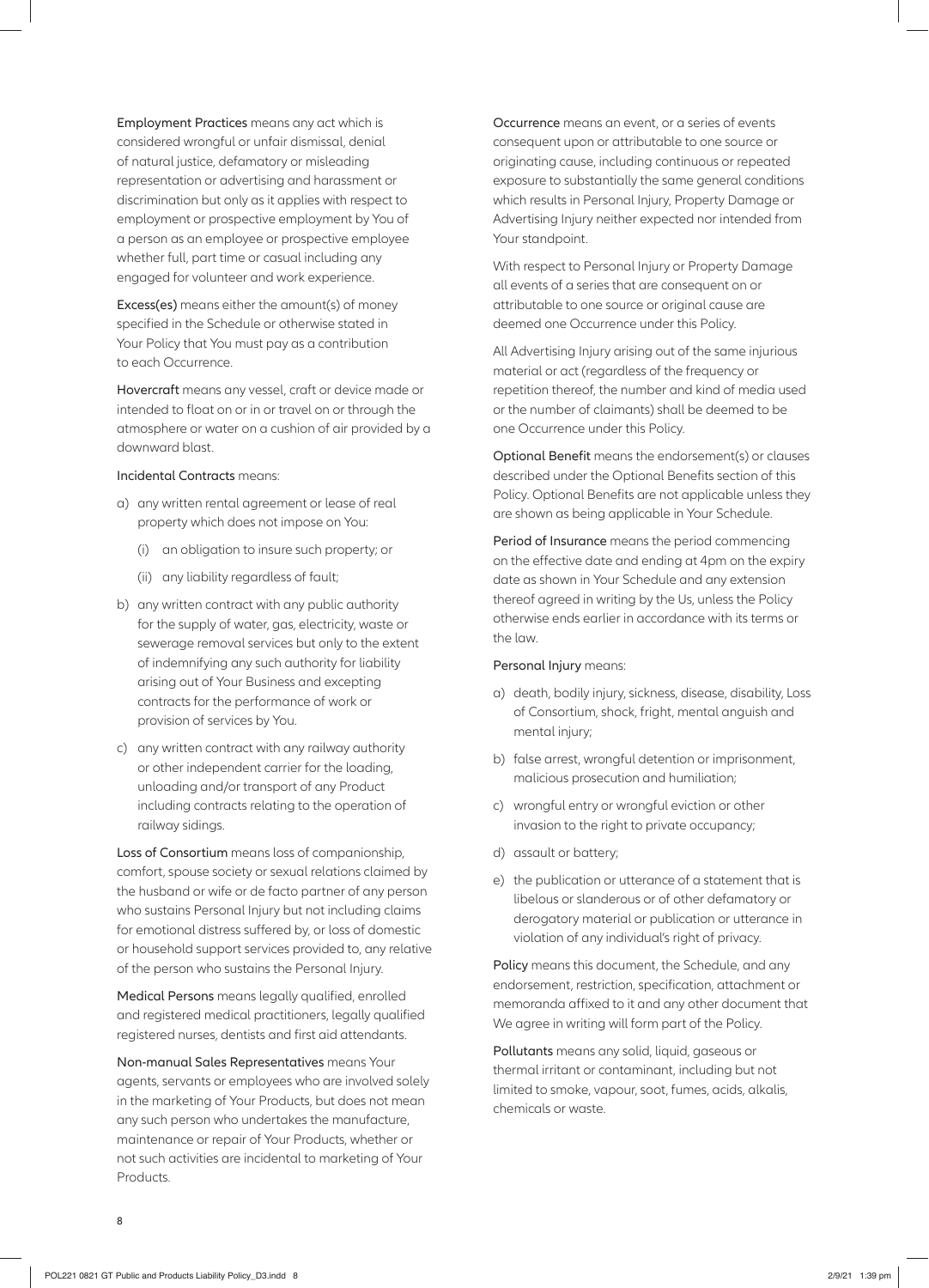Products means anything (after it has ceased to be in Your physical possession or under Your control) manufactured or deemed to have been manufactured, constructed, grown, extracted, produced, processed, assembled, erected, installed, repaired, serviced, treated, sold, renovated, imported, exported, supplied (including services) or distributed by You (including any labelling, packing materials, instructions and directions associated therewith) and any container (other than a Vehicle associated with such container).

#### Property Damage means:

- a) physical Damage to, physical loss of or physical destruction of tangible property that occurs during the Period of Insurance including any resultant loss of use; or
- b) loss of use of tangible property that has not been physically Damaged, physically lost or physically destroyed provided such loss of use is caused by physical Damage to, physical loss of or physical destruction of other tangible property;

provided that such tangible property shall not include Electronic Data or intangible assets such as goodwill, trademarks, patents, copyright or other intellectual property.

Recall means a voluntary, legally or legislatively compelled process to regain possession or control of Products through the issuance of a public notice that outlines a potential injurious or harmful nature of a Product or other goods manufactured, sold or supplied by You and which:

- a) requests the return of the Product to You; or
- b) recommends or instructs cessation of use and/or disposal of the Product.

Schedule means the most current Schedule to Your Policy that We give You which specifies important information such as the Policy number, the details of the Business and the Limit of Indemnity. It also includes any documents that We and You agree in writing will form part of the Schedule.

#### Territorial Limits means:

- a) the geographical area anywhere within Australia or its external territories;
- b) the geographical areas elsewhere in the world but only in respect of:
	- (i) travelling executives or Non-manual Sales Representatives who are normally resident in Australia,
	- (ii) Your Products exported to anywhere in the world except the United States of America or Canada or any country, territory or protectorate to which the laws of the United States of America or Canada apply.

Tool of Trade means a Vehicle which has any tool or plant forming part of or attached to or used in connection with it while such tool or plant is in operation for the purpose of the Business, but does not include:

- a) Vehicles while in transit to or from or within any place of work; or
- b) Vehicles used for transport or haulage.

Vehicle means any type of machine on wheels or on self-laid tracks made or intended to be propelled by other than manual or animal power and any trailer or other attachment made or intended to be drawn by any such machine.

Watercraft means any vessel, craft or thing (other than a Hovercraft) made or intended to float on or in or travel on or through water.

We, Us, Our means Allianz Australia Insurance Limited AFS Licence No. 234708 ABN 15 000 122 850 exclusively through its subsidiary and underwriting agent Global Transport & Automotive Insurance Solutions Pty Ltd AFS Licence No. 240714 ABN 93 069 048 255.

Worker means any person employed by You or deemed to be employed by You pursuant to any law.

Workers Compensation Law means any law relating to compensation for injury to Workers or employees.

You, Your means:

- a) those named as the Insured in Your Policy Schedule;
- b) any subsidiary companies of clause a. above, existing at the commencement date of the Period of Insurance as shown in Your Schedule, whose place of incorporation is within Australia or its external territories;
- c) any company acquired by, and whose operations are controlled and managed by, You or a company referred to in clause b. above during the Period of Insurance as a result of consolidation, merger or purchase;
- d) any subsidiary company that is incorporated by You or by a company referred to in clause b) above, during the Period of Insurance.

#### Provided that:

- (i) any such acquisition or incorporation is notified to Us as soon as reasonably possible; and
- (ii) the newly acquired or incorporated company conducts the same type of business as Your Business; and
- (iii) the newly acquired or incorporated company is incorporated within Australia or its external territories; and
- (iv) We give You notice that such new organisation will be covered by the Policy and You pay Us any extra premium that We may require to include such new organisation;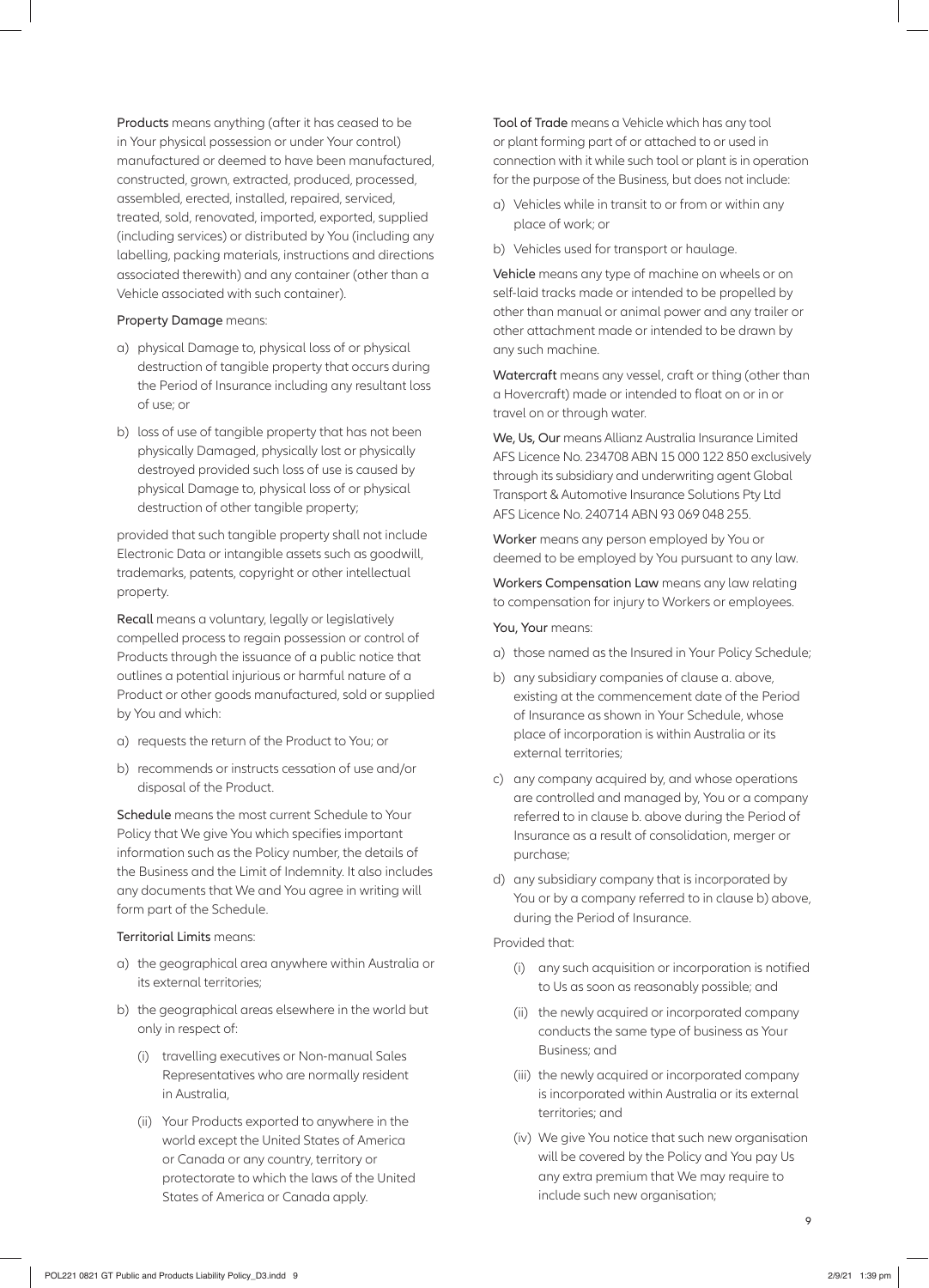- e) any past, present or future director, executive officer, employee, voluntary Worker, work experience person (including the personal representative of any director, executive, officer, employee, voluntary Worker or work experience person), partner or shareholder of You or a company referred to in clauses b) or c) above, but only while acting within the scope of their duties in such capacity. With respect to any director or executive officer of You or a company referred to in clauses b) or c) cover will also extend to private work undertaken by employees or voluntary Workers for and on behalf of the directors or executive officers:
- f) any principal in respect of the liability of such principal arising out of the performance by You or a company referred to in clauses b) or c) above, of any contract or agreement for the performance of work for such principal but only to the extent required by such contract or agreement, and limited always to the extent of cover and Limit of Indemnity provided in Your Policy Schedule; and
- g) any office bearer or member of a social and/ or sporting club, canteen, welfare or childcare organisation or first aid, fire or ambulance service formed with the consent of any of the parties in clauses a), b), c) or d) above and which is incidental to Your Business.

## The cover

## Insuring clause

Subject to the application of the Policy's terms, definitions, exclusions, conditions and any endorsements attaching to the Policy We agree to pay all sums, up to the Limit of Indemnity, which You become legally liable to pay as Compensation in respect of:

- a) Personal Injury; or
- b) Property Damage; or
- c) Advertising Injury,

that happen during the Period of Insurance as a result of an Occurrence within the Territorial Limits and in connection with Your Business or Your Products.

In order to be sure that You are covered under this policy You should always contact Us for approval before You incur costs You wish to claim. If You do not, We will pay for expenses incurred up to the amount We would have authorised had You asked Us first.

## Limit of Indemnity and Excess

The Limit of Indemnity is the amount stated in Your Schedule. This is the maximum amount We will pay in respect of any one Occurrence provided that, for all legal liability directly or indirectly arising out of Your Products, Our total aggregate liability during any one Period of Insurance will not exceed the Limit of Indemnity. The Limit of Indemnity is inclusive of and not additional to any applicable Excess.

You must pay the amount shown in Your Schedule as the Excess.

## Supplementary payments

With respect to claims for which indemnity has been granted under the Insuring Clause, We will pay in addition to the Limit of Indemnity:

- a) all reasonable legal defence costs and expenses and claim preparation expenses incurred by Us or by You with Our written consent;
- b) all interest accruing on Our portion of any judgment until We have paid, tendered or deposited in court that part of such judgment which does not exceed the Limit of Indemnity;
- c) legal costs and expenses for representation at any coronial inquest or accident enquiry incurred by You with Our written consent;
- d) premium on appeal bonds or security for costs but We will have no obligation to apply for or furnish any such bond or security;
- e) premium on bonds to release attachments for amounts not exceeding the Limit of Indemnity but We will have no obligation to apply for or furnish any such bond or security;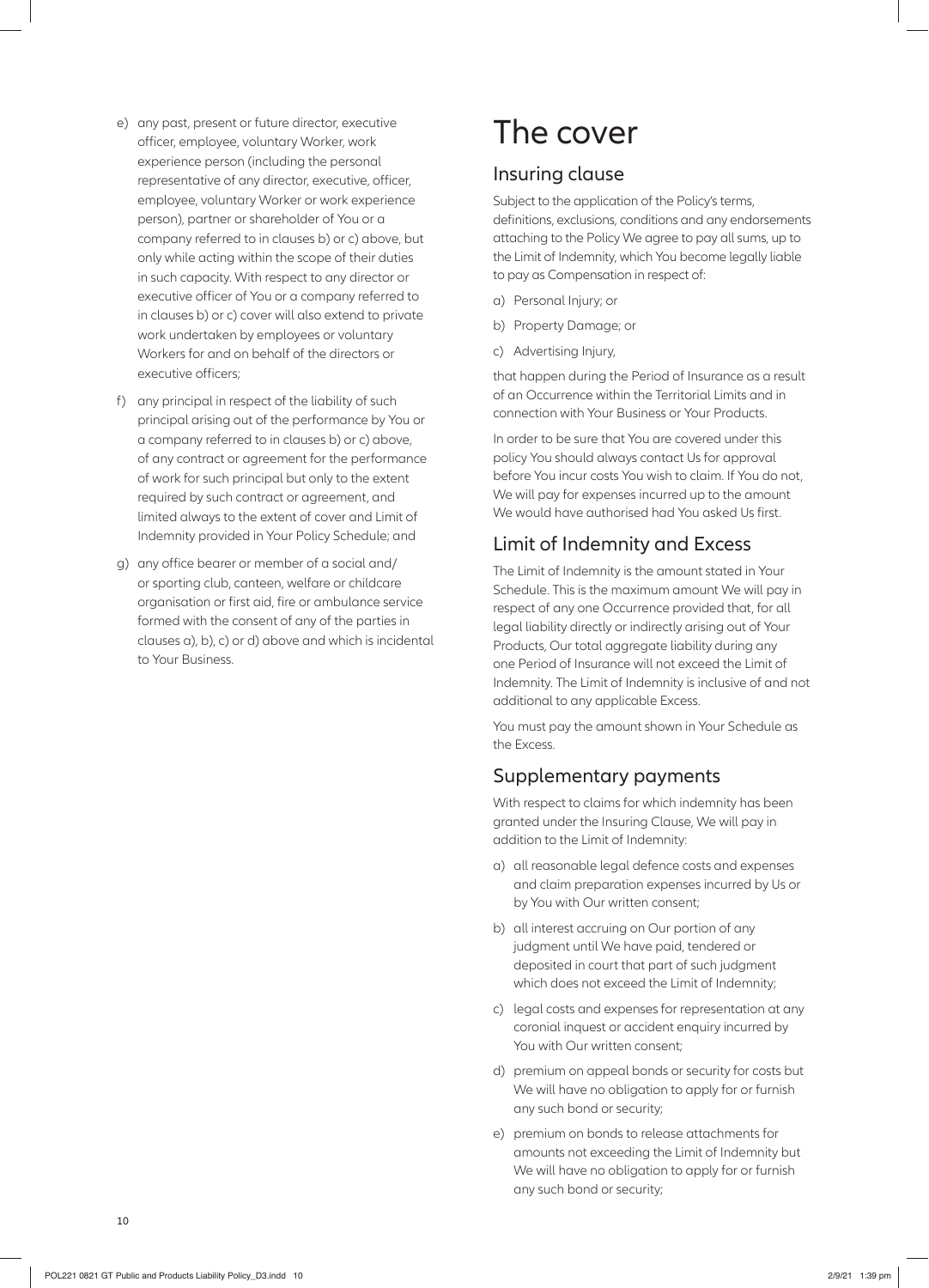- f) all reasonable expenses incurred by You for rendering first aid or other medical service to others at the time of a Personal Injury other than the payment of any medical expense which We are prevented by law from paying;
- g) costs incurred for the temporary protection of property including temporary repairs or protection of property of others that has been Damaged as a result of an Occurrence which is the subject of indemnity under this Policy.

However, payment of supplementary payments is subject to the following:

- a) We may, at Our discretion (acting reasonably), choose to pay You the Limit of Indemnity where We consider that the Limit of Indemnity is likely to be exhausted by payment of Compensation. If We choose to do this We will have no further obligation to pay any supplementary payments or to defend any suit on Your behalf;
- b) if a payment exceeding the Limit of Indemnity has to be made to dispose of a claim Our liability for any supplementary payments We are obliged to pay is limited to the proportion that the Limit of Indemnity bears to that payment;
- c) in the event that indemnity is granted under this Policy in respect of an action against You in any Court or before any other legally constituted body in the United States of America, Canada or their respective protectorates and territories, the total amount payable by Us will be no greater than the Limit of Indemnity including supplementary payments and defence costs incurred by You or on Your behalf;
- d) in jurisdictions where We may not legally be permitted to, or cannot for any other reason, defend any claim or suit against You We will pay any defence costs incurred with Our consent.

## Optional benefit

The following Optional Benefit to the cover provided by this policy only applies if it is noted as being applicable in Your Policy Schedule.

#### PEC001 Passengers Luggage

It is hereby agreed and declared that exclusion 24. (v) of the Policy is amended to provide cover in respect of passengers personal effects and baggage whilst being conveyed in any licensed bus, coach or taxi including whilst being loaded or unloaded from Your Vehicle.

The maximum We will pay is subject to the Limit of Indemnity for this Optional Benefit shown in Your Policy Schedule, and You must pay the Excess specified in Your Policy Schedule.

## General exclusions

We will not cover claims directly or indirectly arising from:

#### 1. Advertising Injury

any Advertising Injury caused by or resulting from:

- a) failure of performance of any contract. This does not apply to claims for unauthorised appropriation of ideas based upon breach of an implied contract; or
- b) infringement of trade mark, service mark or trade name. This does not apply to titles or slogans; or
- c) incorrect description of any good or Product; or
- d) mistake in advertised price; or
- e) any publication, utterance or testimonial used or made at Your direction and with Your knowledge of the inaccuracy or falsity of the publication, utterance or testimonial; or
- f) the failure of Your Products or services to conform with advertised performance, quality, fitness or durability; or
- g) Your Business if Your principal Business or occupation is advertising, broadcasting, publishing or telecasting.

#### 2. Aircraft, Hovercraft

- a) the ownership, possession, maintenance, repair, navigation, operation or Use by You or on Your behalf; or
- b) any of Your Products which are incorporated into the structure, machinery or controls;

of any Aircraft or Hovercraft.

#### 3. Asbestos

asbestos, or any materials containing asbestos in whatever form or quantity.

#### 4. Assault and battery

assault and/or battery committed by You or at Your direction.

This exclusion will not apply when such assault and/ or battery is committed for the purpose of preventing Personal Injury or Property Damage or eliminating danger to a person.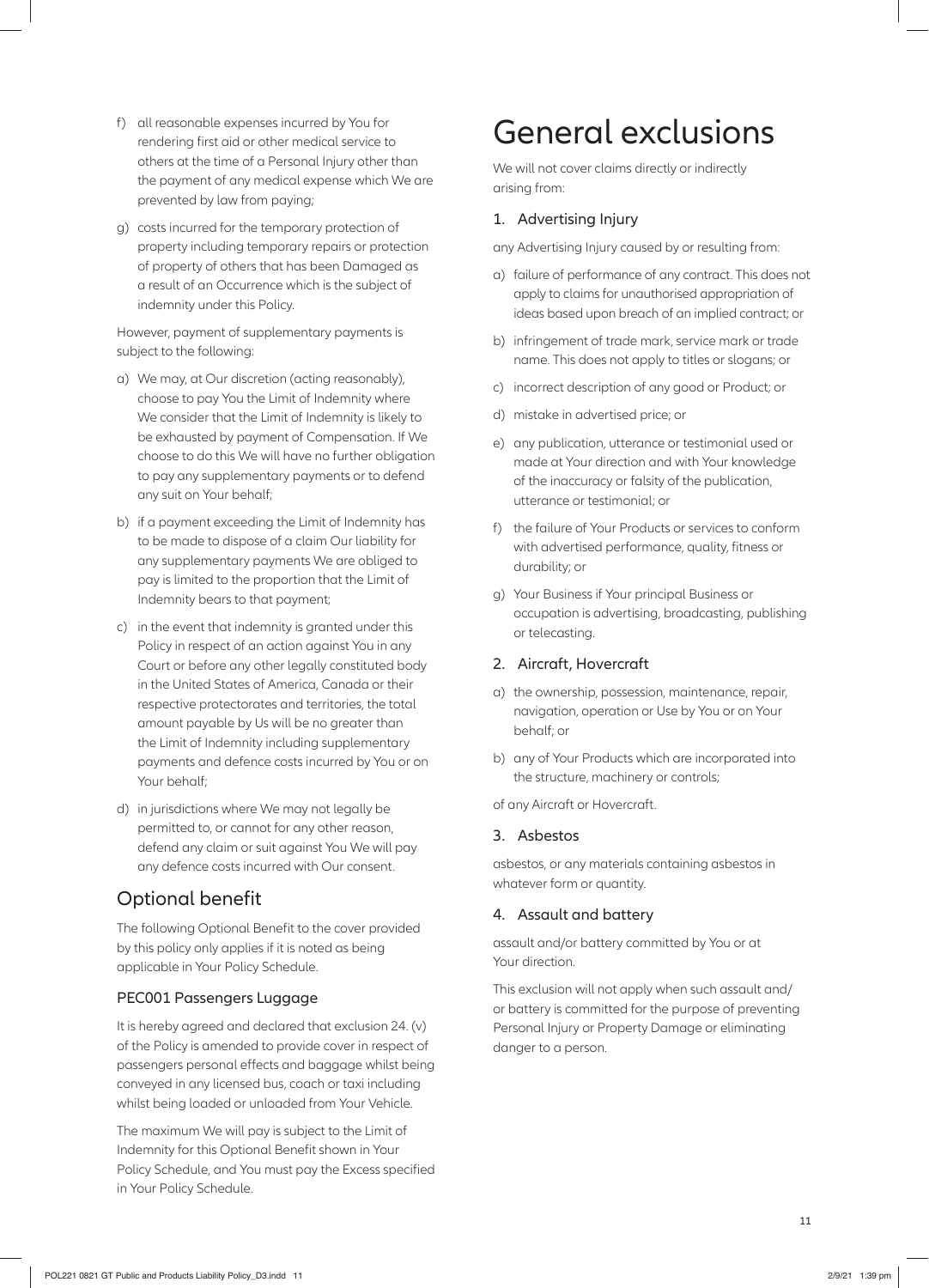#### 5. Contractual liability

any liability assumed under any contract or agreement.

This exclusion does not apply to:

- a) liability that would have been implied by law in the absence of such contract or agreement;
- b) liability assumed by You under a warranty of fitness or quality regarding Your Products;
- c) those written contracts shown in the Schedule as 'specifically designated contracts; or
- d) liability assumed under Incidental Contracts.

#### 6. Damage to Product

Property Damage to:

- a) any Product resulting from or attributable to any defect therein or the harmful nature or unsuitability thereof provided that this exclusion is limited to only that part of the Product which is considered defective, harmful or unsuitable;
- b) any part of any property that must be repaired, reconditioned or replaced by reason of incorrect work performed by You or on Your behalf or by reason of materials or equipment which are or are proved to be defective or inadequate in connection with such work provided this exclusion will not apply to Property Damage resulting from such work.

#### 7. Dangerous Goods

#### the storage, transportation or handling of Dangerous Goods.

This exclusion will not apply to packaged substances or materials codified under the Australian Dangerous Goods Code provided the goods are packaged, stored, transported or handled in compliance with the Australian Dangerous Goods Code.

#### 8. Defamation, libel and slander

the publication or utterance of any libelous, slanderous, defamatory or disparaging material:

- a) made prior to the commencement of the Period of Insurance;
- b) made at Your direction or with Your authority and with knowledge of its falsity; or
- c) related to advertising, broadcasting, telecasting or publishing activities conducted by You or on Your behalf.

#### 9. Electronic Data

- a) the communication, display, distribution or publication of Electronic Data provided that this does not apply to Personal Injury or Advertising Injury;
- b) the total or partial destruction, distortion, erasure, corruption, alteration, misrepresentation or misappropriation of Electronic Data;
- c) an error in creating, amending, entering, deleting or using Electronic Data; or
- d) the total or partial inability or failure to receive, send, access or use Electronic Data for any time or at all

from any cause whatsoever, regardless of any other contributing cause or event whenever it may occur.

#### 10. Employer's liability

Personal Injury to any Worker:

- a) if You are required by law to insure or otherwise fund, whether through self insurance, statutory fund or other statutory scheme, all or part of any common law liability (whether limited or not) for such Personal Injury; or
- b) imposed by:
	- (i) any Workers' Compensation Law;
	- (ii) the provisions of any industrial award or agreement or determination or any contract of employment or workplace agreement where such liability would not have been imposed in the absence of such industrial award, agreement or determination;
	- (iii) any law relating to Employment Practices.

#### 11. Erections, alterations and additions

the construction, erection, alteration, demolition of and/or addition to buildings by You or on Your behalf.

This Exclusion will not apply to alteration of or addition to buildings owned and/or occupied by You where the cost of such alterations or additions does not exceed \$500,000.

#### 12. Faulty workmanship

performing, re-performing, completing, re-completing, correcting or improving any work or service undertaken or provided by You or on Your behalf. But this exclusion does not apply to Property Damage resulting from such work.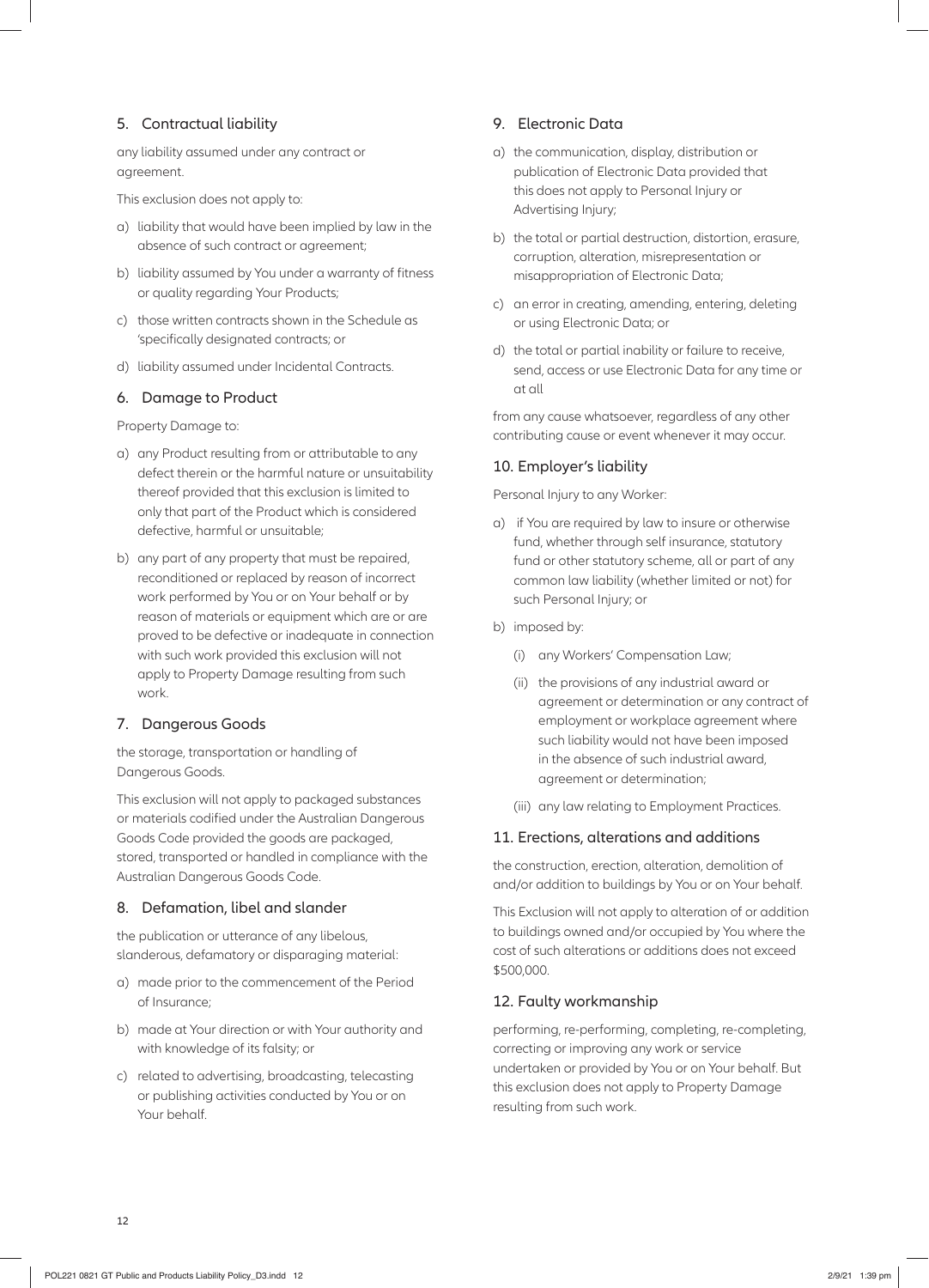#### 13. Loss of use

loss of the use of tangible property (not having been physically Damaged or destroyed) directly or indirectly arising out of or in any way connected with:

- a) a delay in or lack of performance by You or on Your behalf in relation to any contract or agreement; or
- b) the failure of Your Products to meet the level of performance, quality, fitness or durability expressly or impliedly warranted or represented by You. Provided this exclusion does not apply to the loss of use of other tangible property resulting from the sudden and accidental physical Damage to or destruction of Your Products after such Products have been put to use by any person or organisation other than You.

#### 14. Molestation

any actual or alleged sexual and/or child assault, abuse or molestation or any attempt thereat. This exclusion also applies to remove any duty to defend You or pay any costs associated with the defence of any action, suit, proceeding, investigation or inquiry in connection therewith.

#### 15. More specific policy

any liability for which indemnity is provided or would have been provided but for any applicable Excess, under a more specific policy shown as such in Your Policy Schedule.

#### 16. Participation

Personal Injury to any person or Property Damage to the property of any person directly or indirectly arising out of or in any way connected with the actual participation of such person in any sport, exercise or activity such as but not limited to rally driving, motor racing, any Vehicle activity on a race track, competitive motor sports, aerobics, athletics, football, aquatic, aerial or equestrian activity.

The term 'participation' as used in this exclusion includes the participation, training or practice of, supervision or control of such activities.

Provided this exclusion does not apply to Personal Injury or Property Damage caused by any fault or defect in equipment provided by You at any situation owned and/or occupied by You for the purpose of Your Business.

#### 17. Penalties, liquidated damages, punitive, exemplary and/or aggravated damages

fines or penalties imposed by law or liquidated, punitive, exemplary, aggravated damages and any additional damages resulting from the multiplication of compensatory damages.

#### 18. Pollution

a) the actual, alleged or threatened discharge, dispersal, seepage, migration, release or escape of Pollutants.

 This exclusion part a) will not apply to liability for Personal Injury or Property Damage where such discharge, dispersal, release or escape is caused by a sudden, identifiable, unintended and unexpected happening which takes place in its entirety at a specific time and place;

- b) the testing, monitoring, cleaning up, removal, containment, treatment, detoxifying or neutralising of Pollutants, whether or not any of the foregoing are or should be performed by You or by others;
- c) the actual, alleged or threatened discharge, dispersal, release or escape of Pollutants caused by any Products that have been discarded, dumped, abandoned or thrown away by others;
- d) the actual, alleged or threatened discharge, dispersal, release or escape of Pollutants in the United States of America or Canada or in any country to which the laws of the United States of America or Canada apply; or
- e) the prevention of escape of Pollutants from any premises owned or operated by You or on which You have property or conduct Your Business.

#### 19. Product guarantee or warranty

a Product guarantee or warranty given by You or on Your behalf provided this exclusion does not apply to legislative requirements concerning Product safety and information.

#### 20. Product Recall

the Recall, removal, withdrawal, adjustment, inspection, repair, reconditioning, replacement or loss of use of Your Products or any property of which such Products form a part if they are withdrawn from the market or from use because of any known or suspected defect or deficiency in them.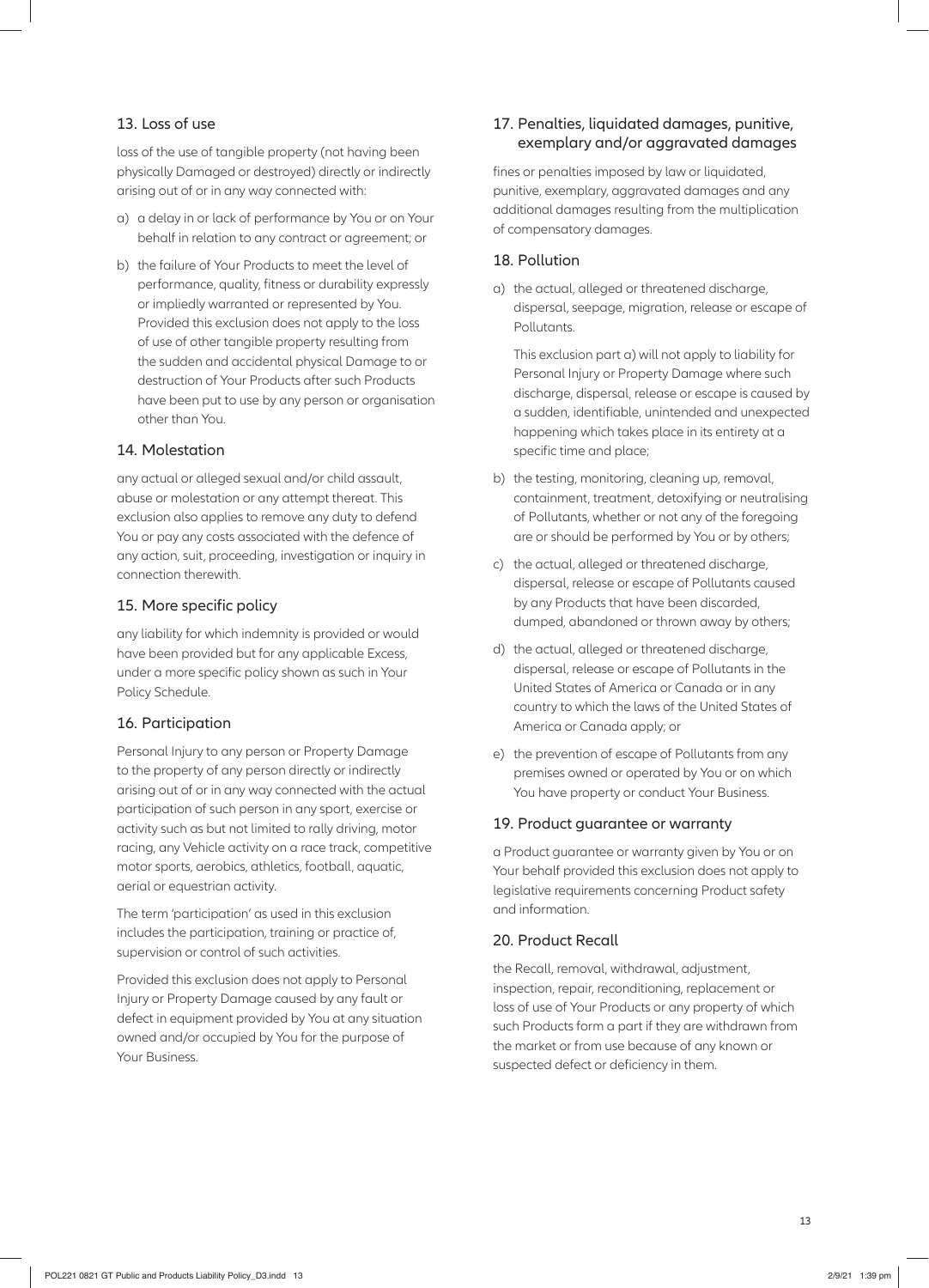#### 21. Professional advice or service

the provision by You, or any one on Your behalf, of professional advice or any error or omission connected therewith provided this exclusion does not apply to:

- a) the rendering of or failure to render medical advice by Medical Persons employed by You to provide first aid and other medical services on Your premises, other than where Your Business involves the provision of professional medical services or advice (which includes dental and veterinary services and advice) and the provision or sale of medication or other medical equipment, prosthetics, aids or devices of any description;
- b) Personal Injury or Property Damage where such professional advice or service is not given or provided for any remuneration, such as a fee or commission; or
- c) arising from advice given in respect of the use or storage of Your Products.

#### 22. Property in Your physical or legal control

Property Damage to:

- a) property owned by, or leased or rented to, You;
- b) property in Your physical or legal control.

Provided this exclusion will not apply to liability for Property Damage to:

- (i) buildings which are leased or rented to You;
- (ii) buildings, including their contents, not owned, leased or rented to You but temporarily occupied by You for the purpose of carrying out work in connection with Your Business, but We will not pay for Property Damage to that part of the property on which You are or have been working which arises out of such work;
- (iii) Vehicles, not belonging to or used by You or on Your behalf, in Your physical or legal control and where such Property Damage occurs while any such Vehicles are in a car park which is not owned or operated for reward by You as part of Your Business;
- (iv) property belonging to visitors or Your directors and employees;
- (v) property in Your physical or legal control, including property held by You at any storage or distribution facility incidental to transit, (except whilst in the course of transit or being loaded or unloaded, or while undergoing any process or being worked upon), for which You have not assumed any responsibility to obtain insurance.

 Our liability under this proviso (v) will be limited to the amount specified in Your Policy Schedule as Property in Physical or Legal Control, in the aggregate in respect of any one Period of Insurance and will be subject to the Excess shown in Your Policy or subsequent Schedule.

#### 23. Radioactivity

ionizing radiation or contamination by radioactivity from any nuclear fuel, weapon or waste whether occurring naturally or otherwise; the radioactive, toxic, explosive or other hazardous properties of any explosive nuclear assembly or nuclear component thereof; or the storage, transport, assembly, disassembly, maintenance or operation of any nuclear weapon or nuclear component thereof.

#### 24. Sanction Laws

irrespective of any other provision of the Policy, or be deemed to provide cover or be liable to pay any claim or provide any benefit (including a refund of premium) hereunder to the extent that the provision of such cover, payment of such claim or provision of such benefit would contravene or otherwise expose Us to any penalty, sanction, prohibition or restriction under United Nations resolutions or the trade or economic sanctions, laws or regulations of Australia, New Zealand, the European Union, United Kingdom or United States of America.

#### 25. Territorial Limits

an Occurrence or other circumstances occurring or arising outside the Territorial Limits unless as stated otherwise within this Policy.

#### 26. Terrorism

death, injury, illness, loss, Damage, liability, cost or expense directly or indirectly caused by, contributed to by, resulting from or arising out of or in connection with any act of terrorism, as defined herein, regardless of any other cause or event contributing concurrently or in any other sequence to the loss.

An act of terrorism includes any act, or preparation in respect of action, or threat of action designed to influence the Government de jure or de facto of any nation or any political division thereof, or in pursuit of political, religious, ideological or similar purposes to intimidate the public or a section of the public of any nation by any person or group(s) of persons, whether acting alone or on behalf of or in connection with any organisation(s) or Government(s) de jure or de facto, and which: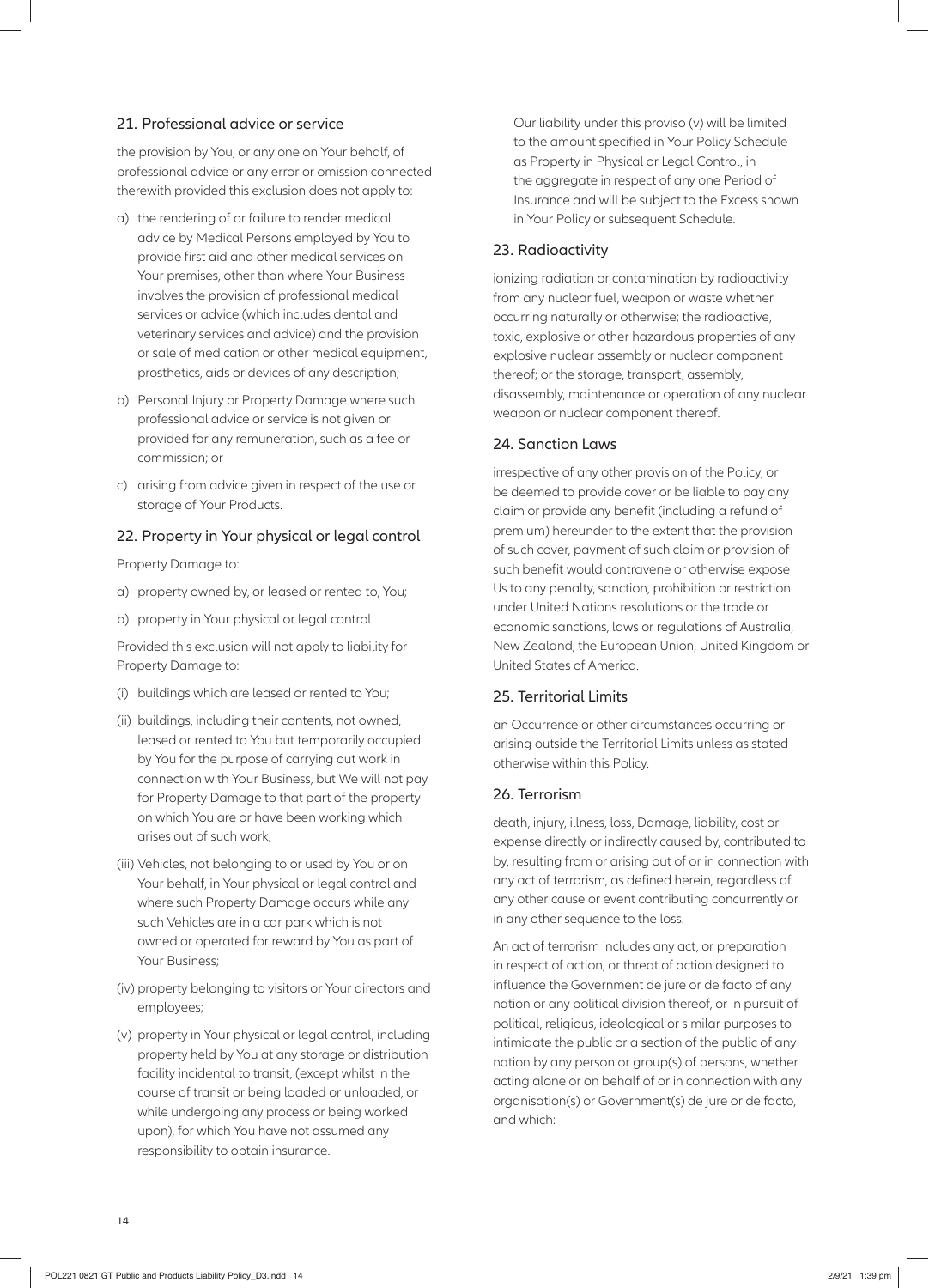- a) involves violence against one or more persons; or
- b) involves Damage to property; or
- c) endangers life other than that of the person committing the action; or
- d) creates a risk to health or safety of the public or a section of the public; or
- e) is designed to interfere with or to disrupt an electronic system.

Your Policy also excludes any liability for death, injury, illness, loss, Damage, cost or expense directly or indirectly caused by, contributed to by, resulting from, or arising out of or in connection with any action in controlling, preventing, suppressing, retaliating against, or responding to any act of terrorism.

#### 27. Vehicles

 the ownership, possession, operation, use or legal control by You or on Your behalf of any Vehicle:

a) which is registered or is required under any legislation to be registered.

This exclusion part a) will not apply to:

- (i) liability for Personal Injury or Property Damage arising beyond the limits of any carriageway or thoroughfare or caused by the loading or unloading of any Vehicle or trailer;
- (ii) liability for Personal Injury or Property Damage arising from the use of any Vehicle as a Tool of Trade,
- b) where such liability is required by virtue of any legislation to be insured under a policy of bodily injury insurance.

#### 28. War

any war, whether war be declared or not, hostilities or rebellion, civil war, revolution, insurrection, military or usurped power, invasion, or act of foreign enemy.

#### 29. Watercraft

the ownership, possession, operation, navigation or use by You or on Your behalf of any Watercraft, the hull of which exceeds 20 metres in length.

Provided this exclusion does not apply to Watercraft:

- a) which You do not own or operate; and
- b) under the control of a licenced and qualified person for the type of vessel; and
- c) that has been hired or otherwise engaged by You for business entertainment purposes.

#### 30. Welding and allied processes

You or other persons working on Your behalf not having strictly complied with the Australian Standard 1674.1-1997 'Safety in welding and allied processes – Fire precautions' as set out in the Standard (or any equivalent or replacement thereof), when involved in welding, thermal or oxygen cutting or heating or other related heat-producing or spark-producing operations.

#### 31. Wilful Acts

any:

- a) dishonest, fraudulent, criminal, unlawful, or malicious act;
- b) wilful breach of any statute, contract or duty; or
- c) conduct intended to cause loss, Damage or liability with reckless disregard for the consequences;

by You or any person acting with Your knowledge, consent or connivance.

#### 32. Communicable Diseases

any liability in respect of any claims or costs arising out of any actual or alleged loss, liability, damage, compensation, loss of use, loss of profit, injury, sickness, disease, death, medical payment, defence cost, inquest cost, accident enquiry, cost, expense or any other amount incurred either directly or indirectly and regardless of any other cause contributing concurrently or in any sequence, originating from, caused by, arising out of, contributed to by, resulting from, or otherwise in connection with a Communicable Disease or the fear or threat (whether actual or perceived) of a Communicable Disease or the actual or alleged transmission of a Communicable Disease.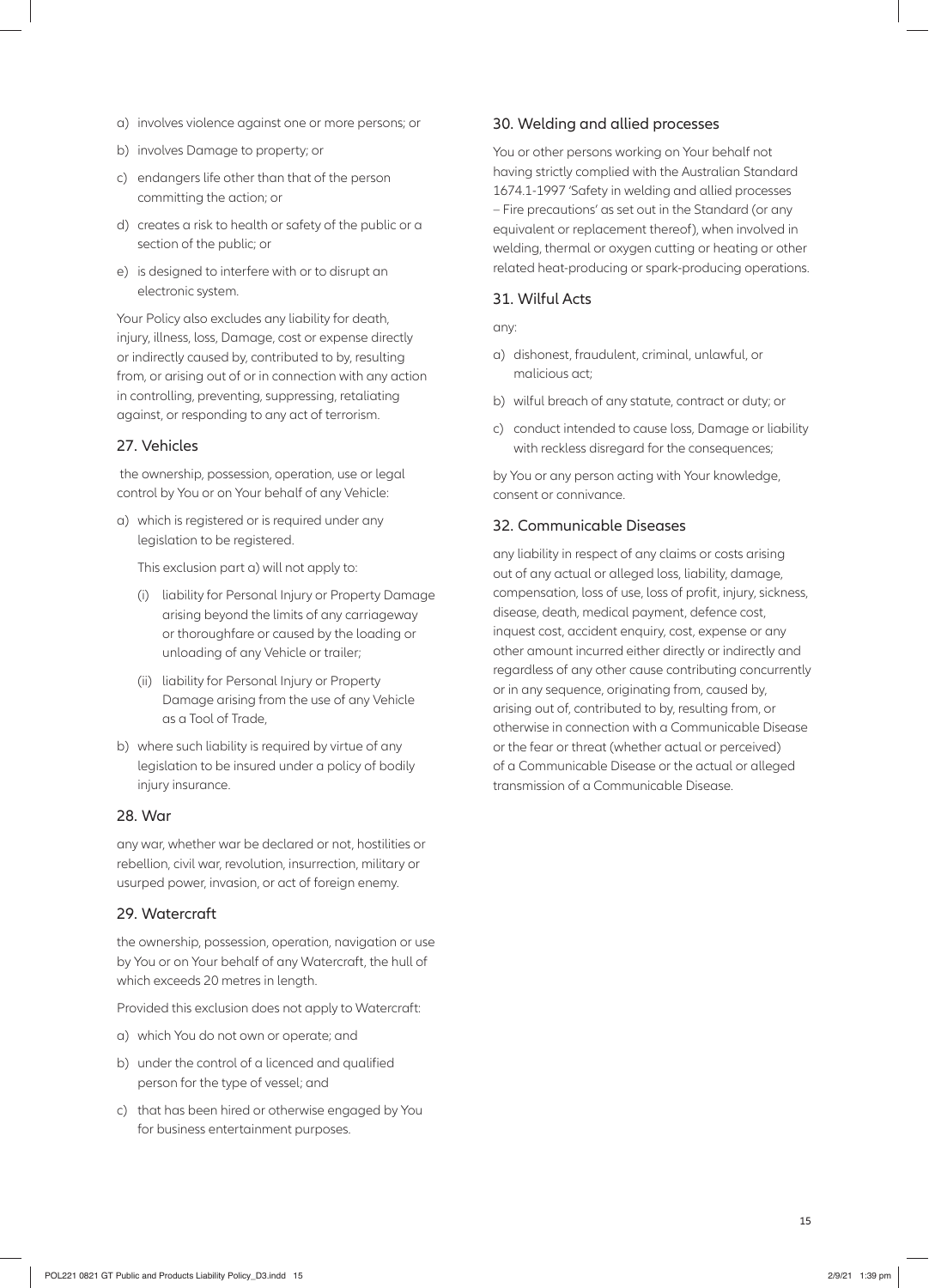## General conditions

If you do not meet the following conditions We may to the extent permitted by law cancel Your Policy and/or reduce or refuse to pay a claim to the extent Our interests have been prejudiced by Your non-compliance. However a breach of or non-compliance with any Policy condition(s) by one Insured named in Your Schedule will not prejudice any other named Insured.

#### 1. Assignment

Assignment of an interest under this Policy does not bind Us until Our consent is endorsed on the Policy. We will not unreasonably withhold Our consent.

If You die or are adjudged bankrupt or insolvent this Policy will cover:

- a) Your legal representative acting on behalf of Your estate;
- b) any person or corporation having lawful temporary custody of property which is or was before Your death owned or possessed by You until the appointment of a legal representative.

#### 2. Changes

If You become aware of any changes in the facts or circumstances to those which existed when this Policy commenced that You know or ought reasonably to have known is relevant to Our decision to insure You and the terms on which We will insure You (for example, the nature of or type of Your Business, other circumstances that affect the situation or property insured in a way that would increase the risk of Personal Injury, Property Damage or liability) You must notify Us in writing as soon as reasonably possible.

If We agree to the change We will do so in writing and You must pay Us any additional premium We require. We may cancel Your policy if there is a change and We can't reach an agreement with You on altered terms and conditions or premium; or We are no longer prepared to insure You because there has been a material change to the risk.

#### 3. Cross liability

Where You are comprised of more than one entity, the term You will be considered as applying to each entity in the same manner as though a separate Policy had been issued to each entity, provided that Our Limit of Indemnity and liability to make supplementary payments will apply as though there were not separate policies issued to each entity.

#### 4. Governing Law and Jurisdiction

Your Policy is governed by the laws of Australia. Any dispute relating to Your Policy shall be submitted to the exclusive jurisdiction of an Australian Court within the State or Territory in which Your Policy was issued.

#### 5. GST Notice

Your Policy has a GST provision in relation to Your premium and Our payment to You for claims. It may have an impact on how You determine the amount of insurance You need.

Please read it carefully. Seek professional advice if You have any queries about GST and Your insurance.

#### Limit of Indemnity

All monetary limits in this Policy may be increased for GST in some circumstances (see below).

#### Claim settlements – Where We agree to pay

When We calculate the amount We will pay You, We will have regard to the items below:

a) Acquisition of goods, services or repairs

 Where You are liable to pay an amount for GST in respect of an acquisition relevant to Your claim (such as services to repair a damaged item insured under the Policy) We will pay for the GST amount.

 We will pay the GST amount in addition to the Limit of Indemnity or other limits shown in the Policy or in Your Schedule (unless We state GST is included in Sum insured or Limit of Indemnity).

If Your Limit of Indemnity is not sufficient to cover Your loss, We will only pay the GST amount that relates to Our settlement of Your claim.

 We will reduce the GST amount We pay for by the amount of any input tax credits to which You are or would be entitled.

b) Payment as compensation

 Where We make a payment under this Policy as compensation instead of payment for a relevant acquisition, We will reduce the amount of the payment by the amount of any input tax credit that You would have been entitled to had the payment been applied to a relevant acquisition.

#### Disclosure – Input tax credit entitlement

If You register, or are registered, for GST You are required to tell Us Your entitlement to an input tax credit on Your premium. If You fail to disclose or understate Your entitlement, You may be liable for GST on a claim We may pay. This Policy does not cover You for this GST liability, or for any fine, penalty or charge for which You may be liable.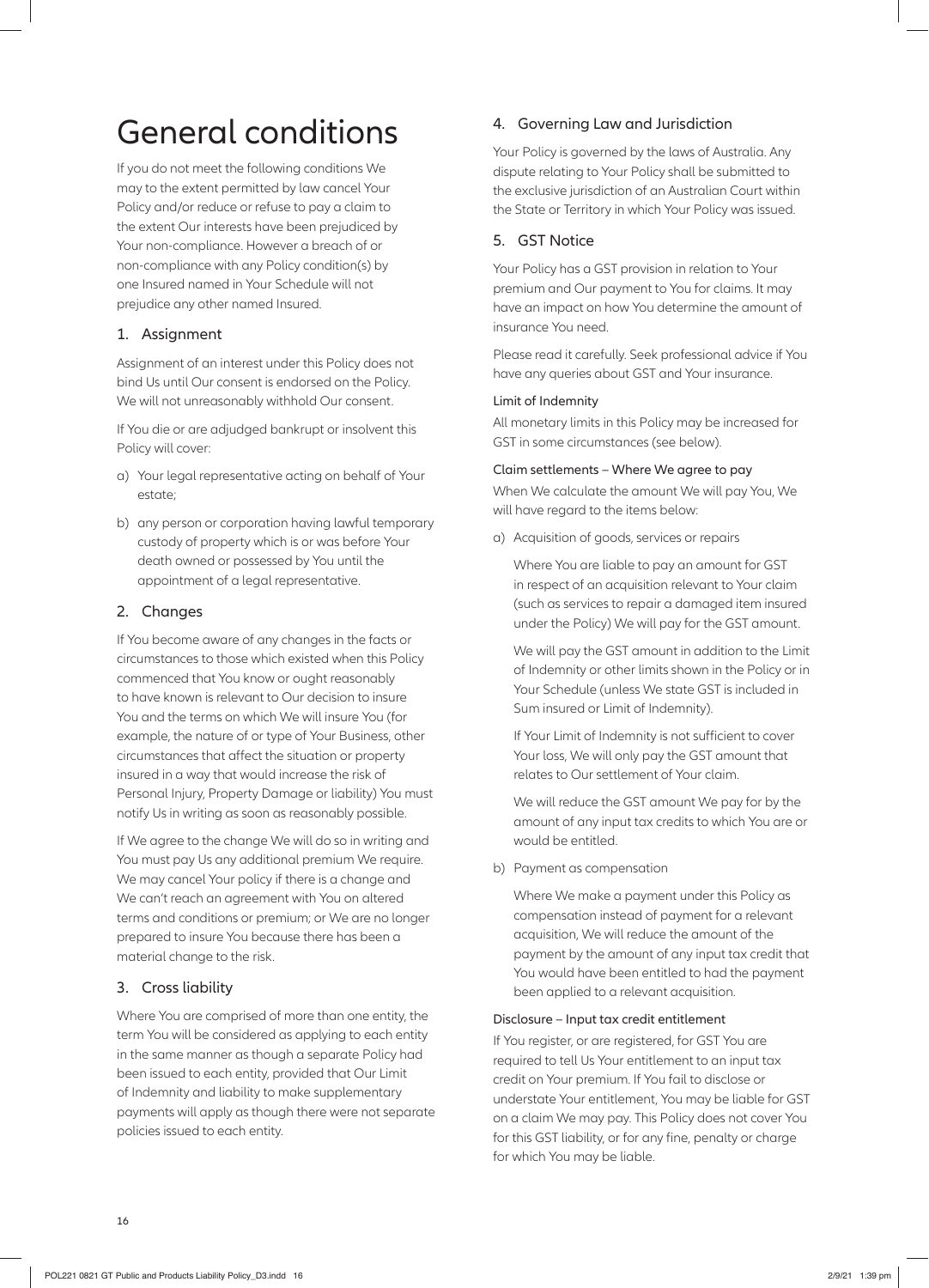#### 6. Headings

Headings have been included for ease of reference only. The provisions of the Policy are not to be construed or interpreted by reference to such headings.

#### 7. Non Payment of Premium by Instalments – Right to Refuse a Claim

Where You pay Your premium by instalments, You must ensure that they are paid on time. We will notify You if an instalment has not been paid and We will try to deduct the overdue amount along with Your next regular payment. If the next attempt to deduct the outstanding amount fails, We will cancel Your policy for non-payment. We will send You a notice advising You of cancellation, and cancellation will be effective 14 days from the date on this notice.

#### 8. Interests of other parties

Where the protection provided by this Policy covers the interest of more than one party, any act or omission of an individual party will not prejudice the right of the remaining parties, subject to:

- (i) the Wilful acts exclusion, and
- (ii) provided the remaining parties must, as soon as reasonably possible after becoming aware of any act or omission that increases the risk of Personal Injury, Property Damage or liability give notice in writing to Us and pay such reasonable additional premium as We may require in order to maintain cover that We may agree to provide for the increased risk as a result of the act or omission.

#### 9. Other insurance

You must give Us written notice of any insurance or insurances already effected, or which may be subsequently effected covering, whether in whole or in part, the subject matter of this Policy.

#### 10. Premium adjustment

If the premium for this Policy has been calculated on any estimates given by You, You must keep accurate records containing all relevant particulars and at reasonable times and frequency allow Us to inspect such records.

Following the expiry of each Period of Insurance You must supply Us with such records as We may reasonably require so that the premium for that period may be calculated. We will adjust the premium payable for that Period of Insurance based on the amount of premium We would have charged had You provided the information contained in the records at the commencement of that Period of Insurance.

Subject to any minimum premium applicable, the difference must be paid by or will be allowed to You as the case may be.

#### 11. Reasonable care and maintenance

You must take all reasonable care:

- a) to prevent loss, Damage or liability; and
- b) to maintain Your property insured in sound condition; and
- c) to comply with all statutory obligations, by-laws, regulations, Public Authority requirements and safety requirements; including those relating to fire appliances; and
- d) prevent the manufacture, sale or supply of defective products; and
- e) trace, recall or modify any products containing any defect or deficiency which defect or deficiency You have knowledge of or have reason to suspect; and
- f) to only employ competent employees, agents and contractors and ensure they meet the requirements specified in a) to e) above.

#### 12. Subrogation rights

In the event of any payment under this Policy We will be subrogated to all Your rights of recovery against any person or organisation and You shall take reasonable steps to execute and deliver any appropriate instruments and papers and do whatever else is necessary to secure such rights. Any amount so recovered shall be applied in accordance with the provisions of s.67 of the Insurance Contracts Act 1984 (including amendments thereto).

We agree to waive all rights of subrogation under this Policy against each of the parties defined as You. However, where a party included in the definition of You is protected from liability insured under this Policy by any other policy of insurance or indemnity then Our subrogation rights are not waived to the extent and up to the amount of cover provided by such other policy of insurance or indemnity.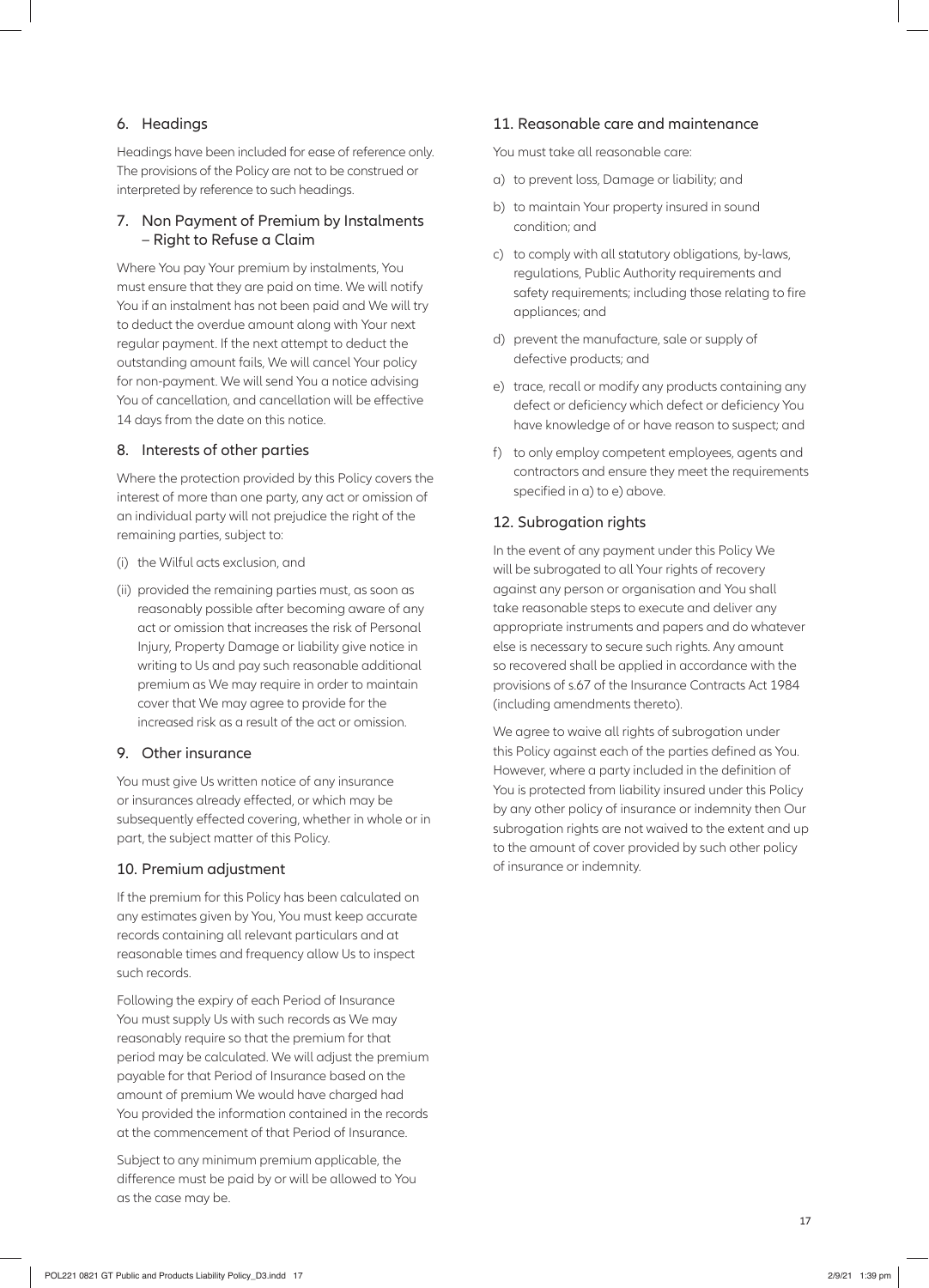## Claims procedures

## In the event of a Claim

In order to be sure that You are covered under this policy You should always contact Us for approval before You incur costs You wish to claim. If You do not, We will pay for costs incurred up to the amount We would have authorised had You asked Us first.

As soon as reasonably possible after You become aware of anything happening which may result in a claim under Your Policy, You must, at Your own expense take all reasonable steps to:

- a) inform the Police as soon as reasonably possible of any malicious Damage, theft, fraudulent conduct, attempted theft or loss of property;
- b) contact Us as soon as reasonably possible to advise how the loss, Damage or liability occurred;
- c) take all reasonable action to recover lost or stolen property and minimise the claim;
- d) as far as reasonably possible, preserve any insured property, products, appliances, plant or other items which might prove necessary or useful as evidence until We have had an opportunity to inspect them, to ensure You are covered, please contact Us before any repairs or disposal;
- e) give Us all the information, proof and assistance We may reasonably require to prosecute, defend or settle Your claim, including details of any other insurance effected by You or on Your behalf;
- f) as soon as reasonably practicable after the loss, Damage or relevant event (or any further time which We may allow in writing), deliver to Us a written claim including as detailed an account as is reasonably practicable of the circumstances surrounding the loss, Damage or event, and the amount claimed. You must provide Us with a statutory declaration if requested;
- g) as soon as reasonably possible send Us any claim, writ, summons, or full details of any relevant legal or other proceedings such as an impending prosecution or inquest that You receive or of which You become aware;
- h) at all times, give Us all the information and assistance We may reasonably require.

#### You should not:

- a) admit liability for, or offer or agree to settle, any claim without Our written consent. If You do, We may reduce or refuse Your claim to the extent We are prejudiced;
- b) authorise the repair or replacement of anything without Our agreement unless for safety reasons or to minimise or prevent further imminent loss, Damage, liability or injury. Please contact Us to confirm approval for these costs.

After You have advised Us of any loss, Damage or liability:

- a) You must comply with all the terms of the General Conditions and Specific Conditions before We will meet any claim under Your Policy. We may reduce or refuse Your claim to the extent We are prejudiced by Your noncompliance;
- b) We have the right to recover from any person against whom You may be able to claim any money paid by Us and We will have full discretion in the conduct, settlement or defence of any claim in Your name.

 Unless otherwise provided in the Policy, the amount recovered will be applied first to reducing the amount by which Your loss exceeds the payment made by Us plus any Excess applied. Any balance remaining after You have been fully compensated for Your loss, up to the amount We have paid to You to settle Your claim (including Our legal fees for recovery), will be retained by Us. We will act reasonably having regard to Your interests, and will keep You informed if You ask Us to;

- c) We may take over and conduct, in Your name, the defence or settlement of any claim and We will have full discretion in the conduct of any proceedings in connection with the claim. We will act reasonably having regard to Your interests, and will keep You informed if You ask Us to;
- d) We may pay You the Limit of Indemnity or any lesser amount for which a claim or claims may reasonably be settled. After We have paid You, We will no longer be liable for the claim(s) (or future conduct of the claim(s)) except for costs and expenses incurred up until the time We pay You, that We previously agreed to pay;
- e) if You recover or find any lost or stolen property insured for which We have paid a claim, You must:
	- (i) inform Us as soon as reasonably possible; and
	- (ii) give Us the recovered or found property insured if We request You to do so.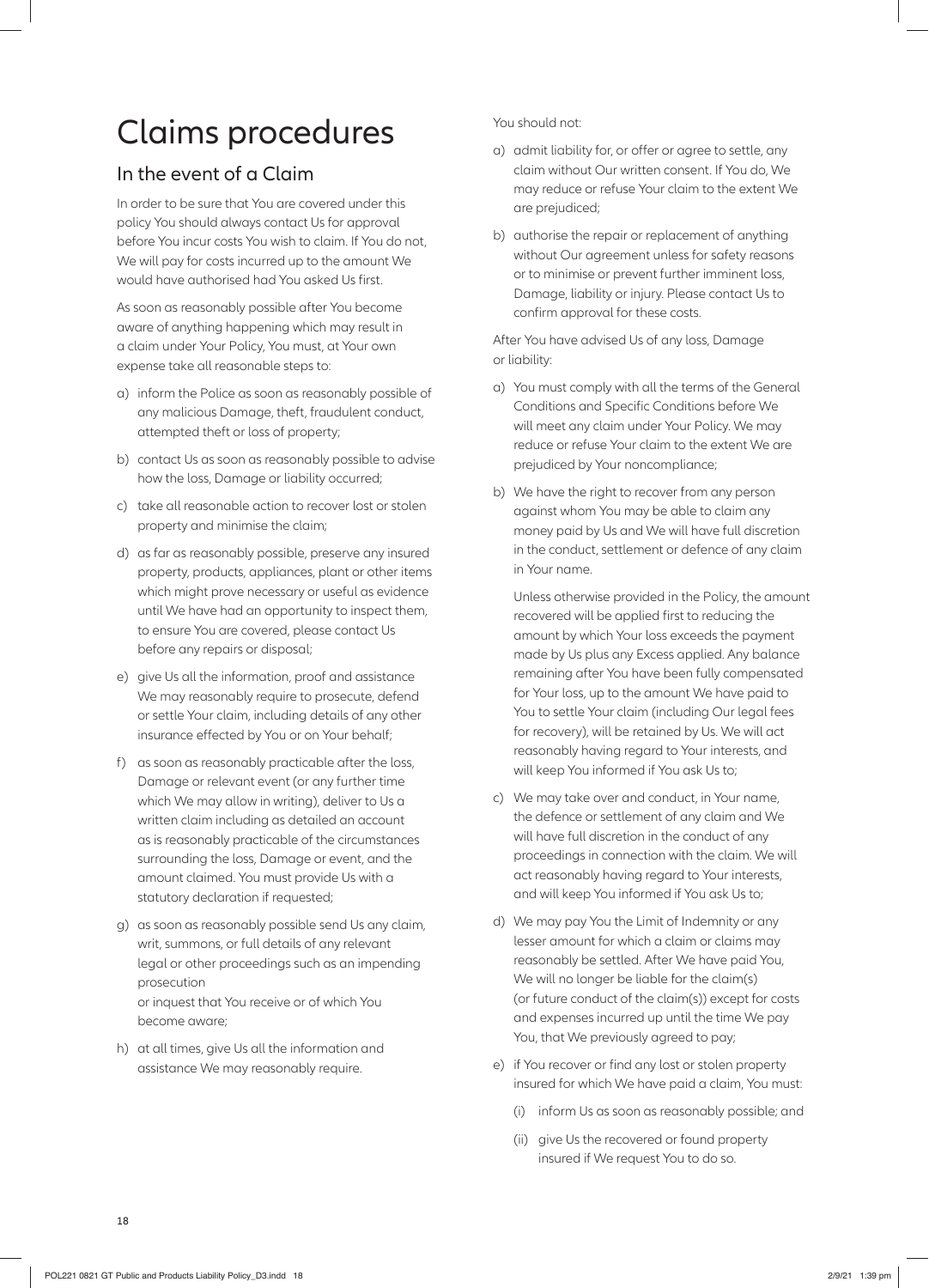This page has been left blank intentionally.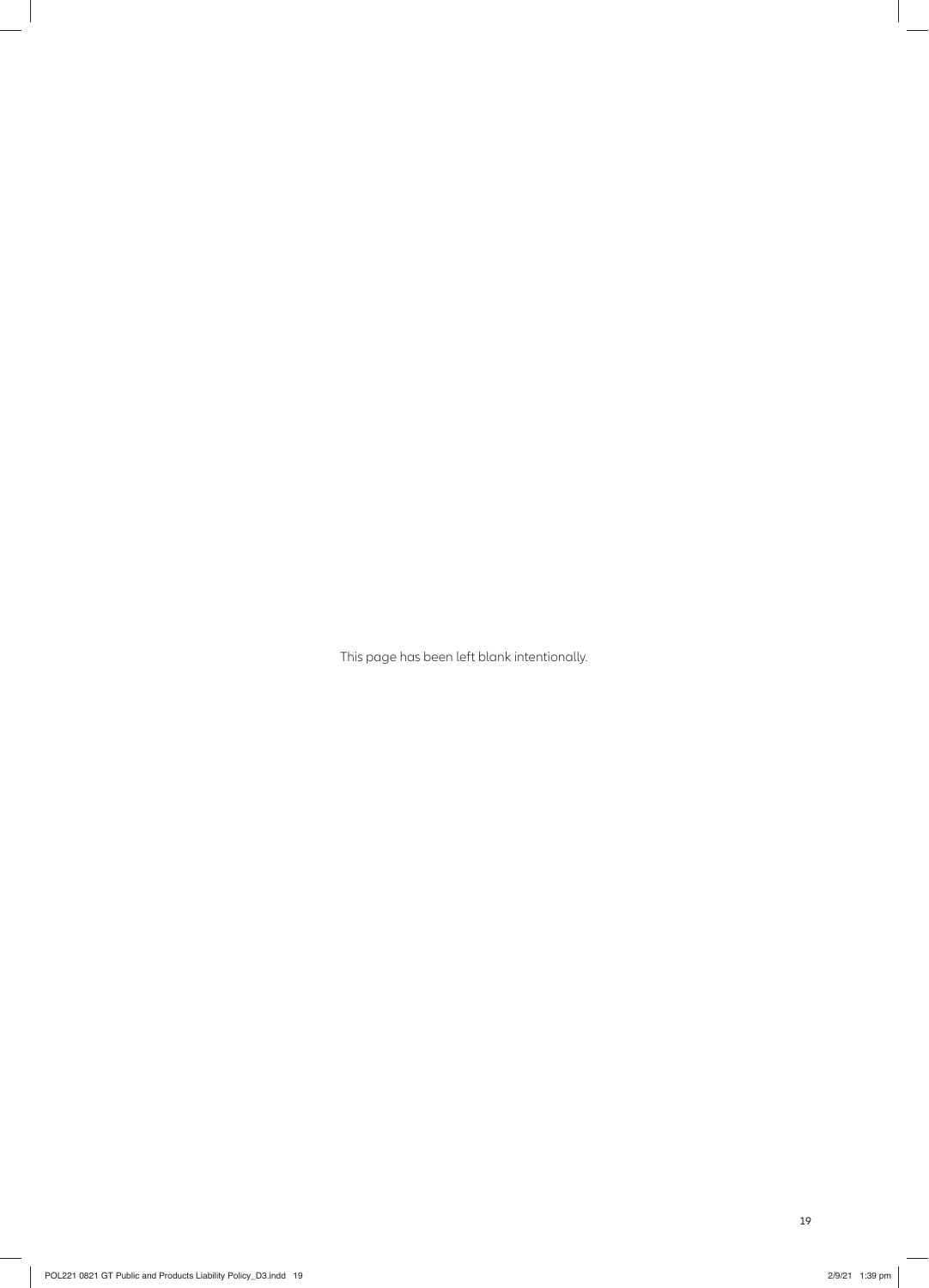This page has been left blank intentionally.